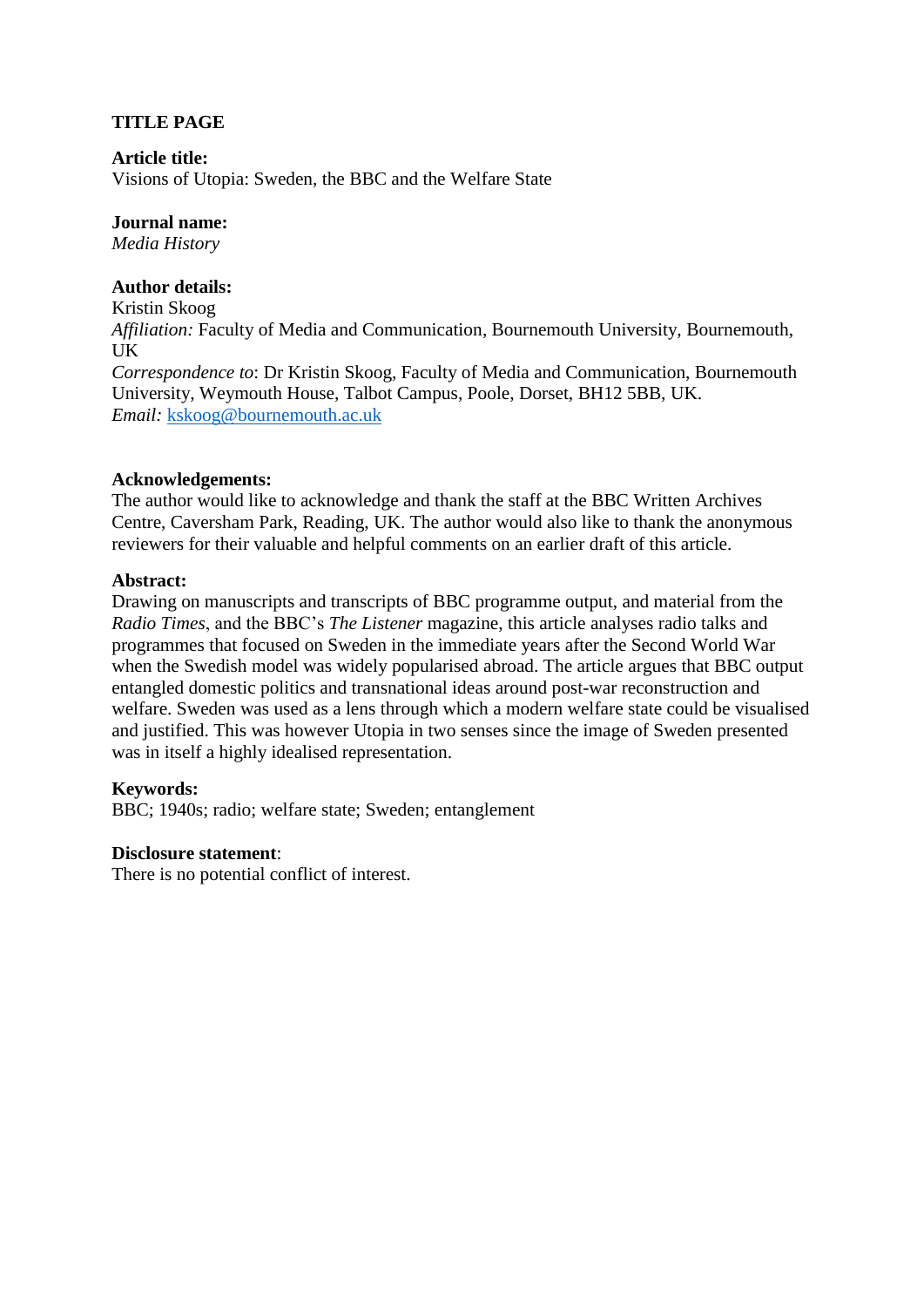#### VISIONS OF UTOPIA: SWEDEN, THE BBC AND THE WELFARE STATE

#### **Introduction**

In 1946, Marjorie Banks, a Features Producer working for the British Broadcasting Corporation (hereafter BBC), travelled across Sweden as a part of a new radio series on Europe. In the programme billing in *Radio Times* - which filled nearly a whole page and included photographs and an illustrated map over Sweden of her '1000-mile tour' - Banks described Sweden as a look 'to the future'. Sweden, according to Banks, had 'made it'; it had achieved the types of social reforms countries such as Britain in the aftermath of war were hoping for. As she expressed it:

Sweden is one great Ideal Homes Exhibition and Industries Fair. But with this difference – people are already living with this attractive furniture and working in these model factories. It's not a case of "Sweden can make it"; Sweden has made it.<sup>1</sup>

A look to the future was a theme that emerged already during the Second World War. Radio at this point was seen as an important social, cultural and political phenomenon, and the BBC took its role in post-war reconstruction seriously. Sian Nicholas has argued that throughout the war the BBC promoted both a vision of a ''Britain we are fighting to preserve'' and a ''Britain we are fighting to create''.<sup>2</sup> The latter point became even more significant after the publication of the Beveridge Report in 1942, which called for reform to social security and welfare, laying the foundation for a future welfare state.<sup>3</sup> By 1944 the vision of a welfare state was fast becoming the new political consensus and commitments to full employment, a national health service, education reform, and family allowances were on the agenda.<sup>4</sup> Furthermore, opinion polls confirmed that people saw housing as the most pressing post-war problem.<sup>5</sup> And, as Nicholas argues, for the BBC, 'reconstruction was becoming impossible to ignore'.<sup>6</sup> There was a new mood of economic and social radicalism, and programmes with idealist titles, such as *The World We Want* (1943), emphasised 'the voices of the people' and tackled topics such as employment, social security, housing and education.<sup>7</sup> At the end of the war, as Sonya O. Rose writes, a powerful image of Britain rising like a 'phoenix from the ashes', was heavily promoted and articulated in popular discourse unleashing a desire for an 'admittedly utopian vision of renewal'.<sup>8</sup> It was less clear, however, what this 'renewal' would look like and who would benefit.<sup>9</sup>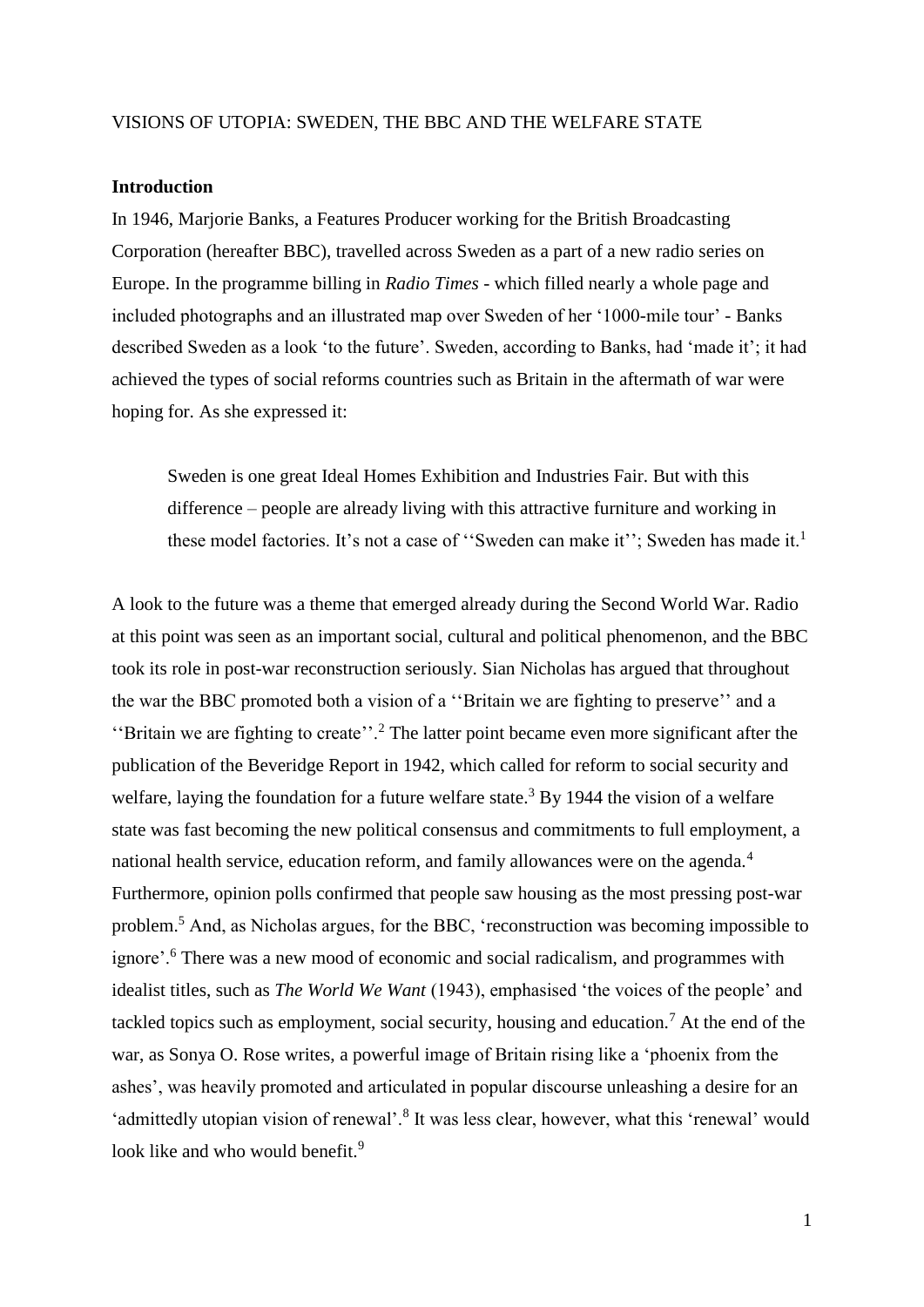This article responds to the call for attention to the broader connections between 'domesticity, everyday life and political culture in reconstruction Europe.'<sup>10</sup> It explores how post-war reconstruction and the idea of a welfare state was conceptualised and imagined by the BBC through its circulation of images of Sweden. The examples discussed are concentrated in the period 1946-1947, a highly significant time, since they appear when the British Labour government's policies on housing and health were coming into practice, and a social democratic agenda for Britain was being prepared. In 1945, the Labour Party's manifesto *Let us Face the Future* tied in with much of the Beveridge Report; it promised to keep commitments to full employment; social security and a national health service; and to urgently address the housing problem. After a landslide victory in the 1945 general election, Labour began to implement many of its proposed reforms; the National Insurance Act, the National Health Service Act, and the New Towns Act, were all passed in 1946.<sup>11</sup>

The BBC painted a picture of Sweden as a place of aspiration and as a glimpse of a possible future; what a modern welfare state may entail and embody, and, importantly who might benefit. This sets the BBC aside from the British press, for example, which in this early period focused on Sweden's neutrality, military and economic issues, in particular the abundance of consumer goods.<sup>12</sup> This vision, however, was not a 'neutral' representation. In fact it was a rather *entangled* media representation that delicately commented on British domestic politics, through a highly idealised, politico-economic image of Sweden as the model - 'Progressive Sweden'- a model-image that in itself was a transnational media construction that emerged and was circulated abroad in the interwar years and further promoted in the 1940s.<sup>13</sup> Therefore 'visions of Utopia' in two senses.

The concept of *entanglement* is thus fitting when interrelating historical developments between different geographical spaces.<sup>14</sup> *Entangled history* or *histoire croisée* as developed by Michael Werner and Bénédicte Zimmermann, is further useful here.<sup>15</sup> *Histoire croisée* is interested in historical crossings and intersections that move beyond national histories and instead consider European intercrossings and interconnections. Urban Lundberg and Mattias Tydén suggest that the ''Swedish Model'' a concept often linked to 'qualities such as political democracy, social welfare, and economic equality', was used as a basis for argument by progressive intellectuals within domestic debates in the 1930s (for example in France and the United States).<sup>16</sup> As I will argue, the examples analysed point to a similar objective albeit in Britain in the post-war period. At the same time the examples analysed demonstrate how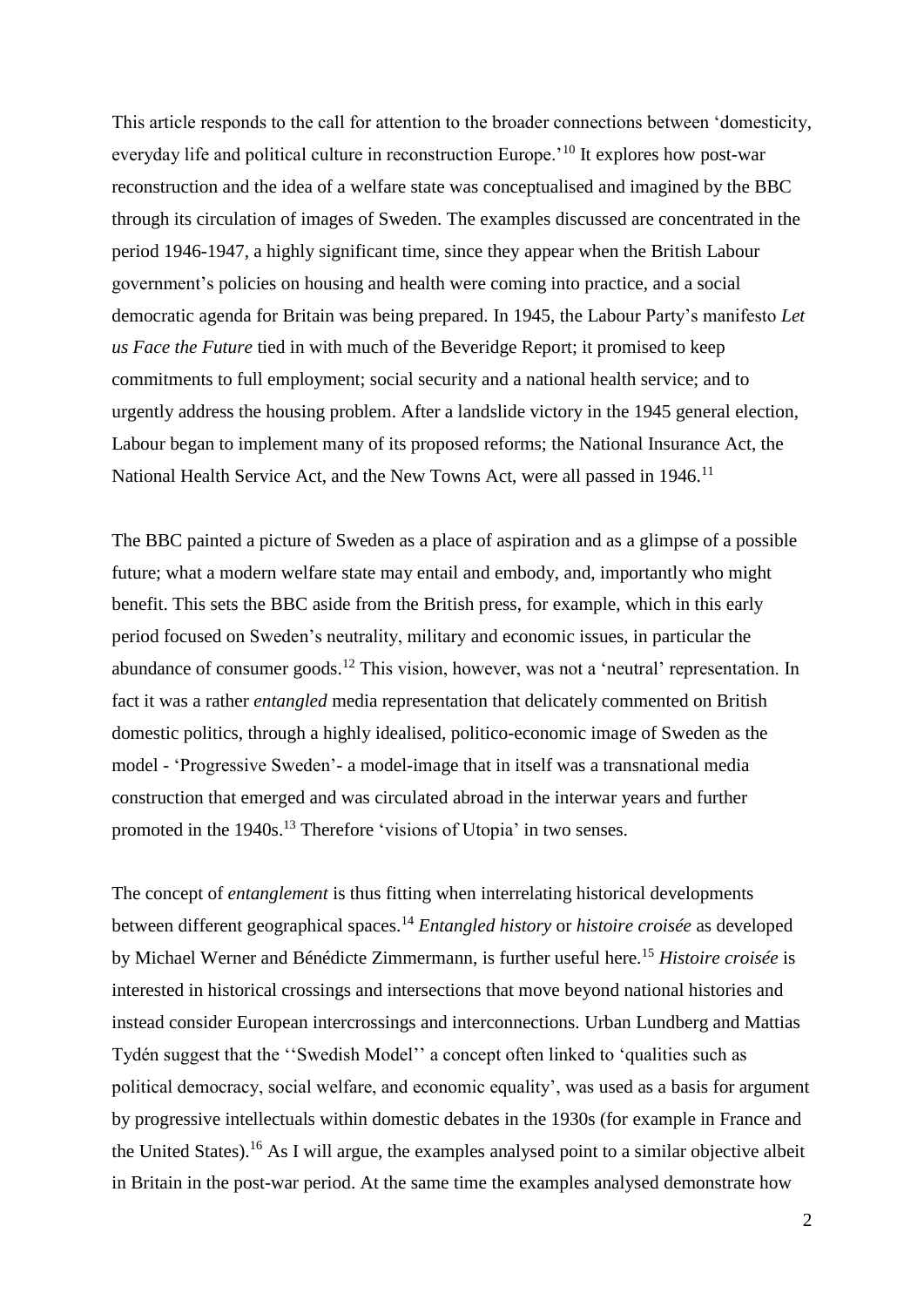Sweden was promoted abroad and how this in itself was a highly curated image that followed an already established narrative.

Allan Pred notes that from the 1930s through the 1960s, Sweden served as an international symbol of modernity in which social welfare and social engineering infused daily life. The Swedish model of the *Folkhem* (or the 'People's Home') became widely known. This concept mainly driven by the Social Democratic Party in its building of the Swedish welfare state, aimed as Pred puts it, to create 'a big home for one and all, of a society peopled by rational, enlightened and socially responsible citizens.<sup>17</sup> The notion of a Swedish welfare state would further be popularised internationally through the travels of the economist and social democratic politician, Gunnar Myrdal, and his wife, the politician and sociologist Alva Myrdal. Popular accounts such as American journalist Marquis W. Childs' book, *Sweden: the Middle Way* (1936), also helped to further, circulate these ideas internationally. It has been suggested, that by the 1940s, images of Swedish prosperity seeped through Western domestic propaganda setting out an idealised post-war future that 'linked modern domesticity to democratization and modern citizenship'.<sup>18</sup> Peter Hennessy suggests that in 1945, Labour intellectuals had their eyes on Sweden, and in particular the social reforms introduced in the 1930s.<sup>19</sup> Martin Francis study of the Labour Party's ideas and policies, further acknowledge Labour's links to Sweden. In the late 1930s Labour figures visited Scandinavia and were reportedly very impressed by Sweden's achievements. Francis suggests that although Labour saw itself as setting a distinctive and unique British approach to democratic socialism - rarely acknowledging foreign models - it did continue to show an interest in Sweden after 1945.<sup>20</sup> The Labour Party looked to Sweden for inspiration and was notably impressed by its achievements in welfare and economic modernisation.

One way to further elaborate on the 'entangled' approach is to consider the concept of *entangled media histories*. Drawing inspiration from *histoire croisée,* entangled media histories is interested in media or communication phenomena that reveal interrelations in a political, social and cultural sense.<sup>21</sup> This includes entanglements of media with other "social" systems" exploring the role of media in relation to politics, culture and everyday life.<sup>22</sup> This conceptualisation further emphasises transnational/transborder histories assuming that Europe in the twentieth century did not consist of 'isolated societies' and that 'media helped to entangle these societies'.<sup>23</sup> These central features have informed the analysis in this article since post-war reconstruction transcended national settings.<sup>24</sup> Although the focus here is on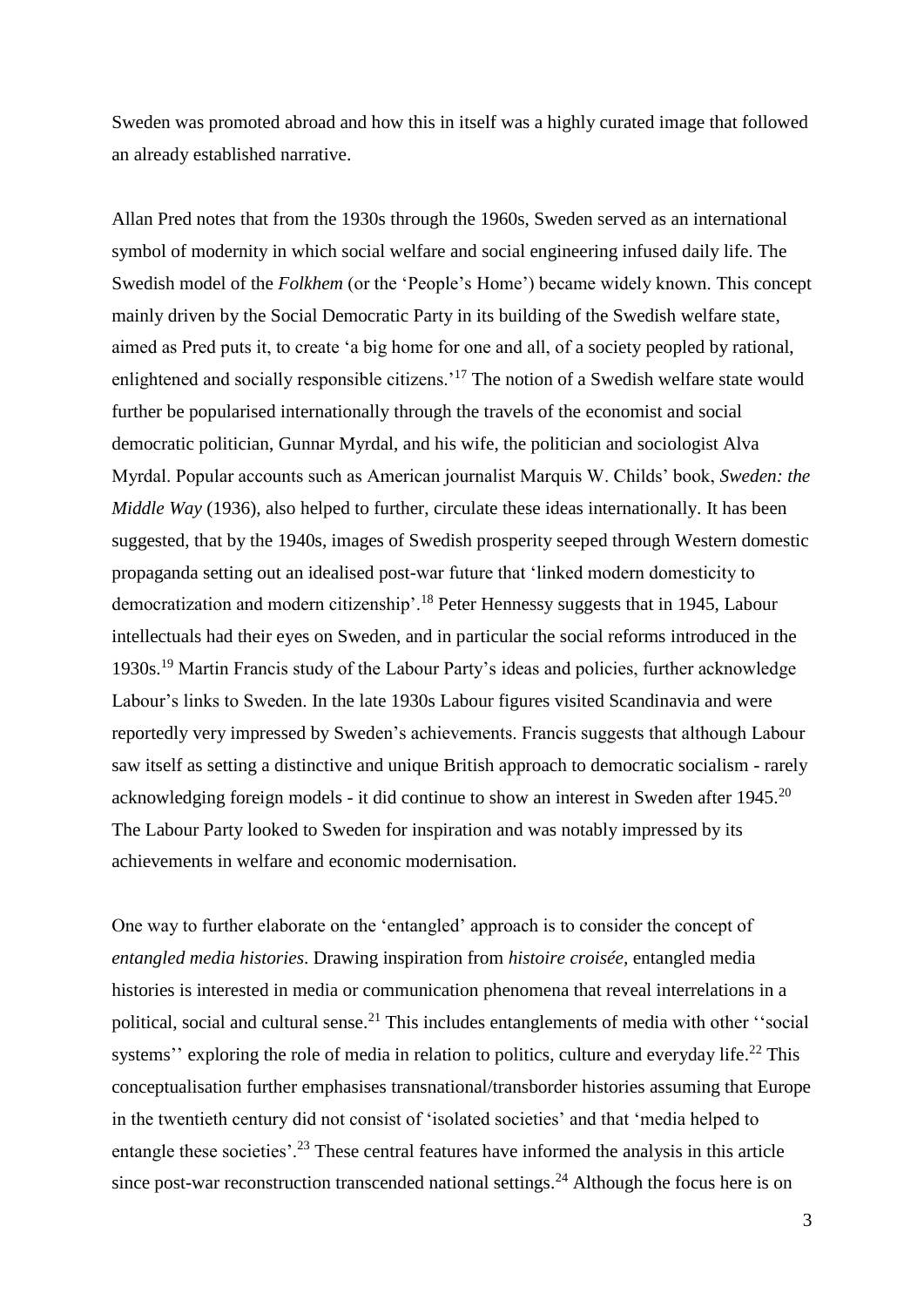the BBC (and not the media as a whole) I hope to show that the examples discussed are of entangled ideas and policies of post-war reconstruction and the notion of a welfare state. The concept of entanglement is therefore useful as a metaphor when exploring the double meaning of these examples.

Finally, this study takes inspiration from Swedish scholarship on mass media and social reform in Sweden, which suggests that discourses around welfare and modernity were circulated and spread through interwoven intermedial connections, for example, via film, press, radio, exhibitions, and architecture.<sup>25</sup> Karin Nordberg has explored how the media, and more explicitly, Swedish Radio: 'in cooperation with the governing authorities and the academic and (primarily) radical elite', popularised the idea of a welfare state, 'with the ambition of both modernising and democratising the Swedish population en masse.<sup>26</sup> Swedish studies thus show the important connections between politics, society, culture and the media, in the development and conceptualisation of the modern Swedish welfare state. Having explored the BBC, I would argue there are similar parallels to be made about postwar Britain, and here further research is needed. There is still little analysis of the role of the media in the early development of the British welfare state instead histories of economic and social policy have been foregrounded.<sup>27</sup> This article may therefore be considered as an attempt to contribute to what James Curran has described as a 'big hole in the field' of media history – namely the role of the media in the conception, formation and development of the British welfare state.<sup>28</sup>

The first section of the article will explore entanglements of British domestic politics and modern citizenship where Swedish citizens are represented as model citizens and Swedish design and housing as modern, stylish, democratic and accessible. But the examples also promote Swedish functionalist architecture and concepts such as ''Swedish Modern'' – a concept developed internationally in the 1930s – and are therefore not necessarily portraying ordinary and everyday life in Sweden. In the second section the analysis explores narratives about the perceived beneficiaries of the welfare state; workers, children and women, and how these were entangled with expectations on domestic policies and at the same time idealistic images of Sweden abroad. Foreign interest in Sweden was concentrated on social and economic topics, such as the relationship between workers and employers, living conditions in urban and industrial areas, and social reforms.<sup>29</sup> The Swedish Institute, a semi-official organisation founded in 1945 to facilitate the promotion of Sweden abroad, noted an increase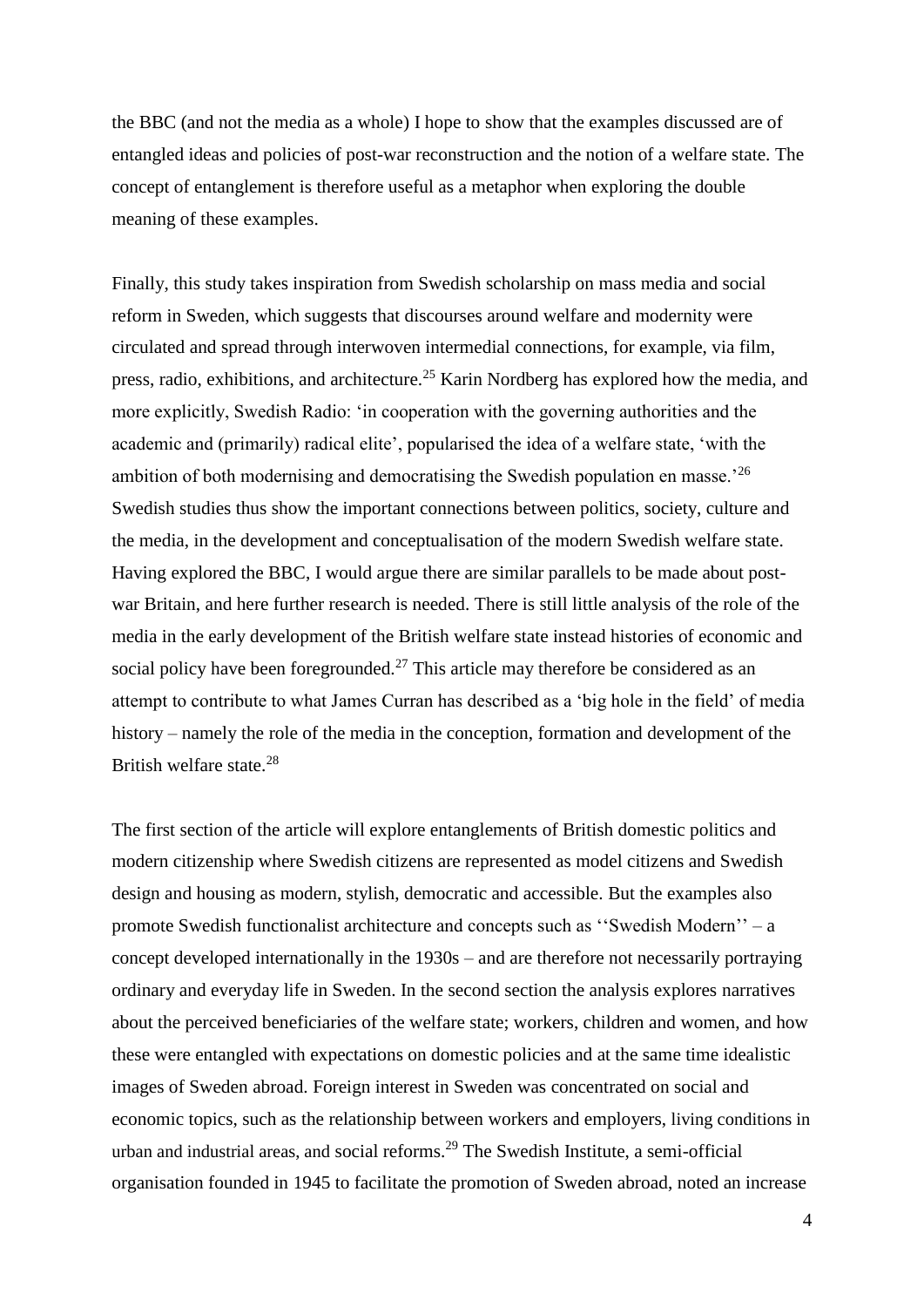in foreign visitors between 1945-48, described as a ''flood of travellers'' putting increasing pressure on ''popular institutions, hospitals, industrial companies''.<sup>30</sup> These are also found in BBC content and are strikingly similar to other attempts in promoting Sweden abroad.

#### **Modern Domesticity, Housing and Citizenship**

Due to the extensive destruction of British cities during the Second World War, housing was central in political debates in the immediate post-war years, and the 'modern home' was represented as the 'symbolic, and actual, centre of post-war reconstruction.'<sup>31</sup> Political and public attention was thus focused on housing, the household, its interiors, and on the responsibilities of the citizens themselves. In the period after 1945, 'modern Swedish homes furnished with modest, well-constructed wooden furniture, plain walls and natural textiles, were commonly invoked in ways that drew connections between modern citizenship and modern aesthetics.'<sup>32</sup> In Britain (as in Sweden) the appearance, and the aesthetics of the home, was in itself seen by experts as a site for improvement.<sup>33</sup>

In March 1946, on the BBC Home Service (hereafter HS), furniture designer Gordon Russell explored what Sweden was doing in terms of 'new ideas in furniture'.<sup>34</sup> Listeners to the HS were perceived by the BBC to be well educated or middle-brow. Russell who was a leading name in British design, was made the director for the Council of Industrial Design (COID), later the Design Council, in 1947 and he was a regular contributor to BBC radio. The COID was established by the Board of Trade in 1944, and its leadership was motivated by its 'commitment to the democratisation of design'.<sup>35</sup> The COID was also driven by the belief of many of its representatives (including Russell) in modern design and that public taste could be improved, particularly through education and exhibitions as well as broadcasts.<sup>36</sup> Russell's talk on Swedish design and furniture is informative, aspirational and educational in tone. The need to educate the general public about 'good design', was part of a broader discourse after the war. This article opened with the remarks: ''Sweden can make it''; 'Sweden has made it'. These words were a clear pun on the *Britain Can Make It* exhibition that opened in September 1946 at the Victoria & Albert museum in London. The exhibition was organised by the COID and was mainly aimed to promote the British export market hence parts of the press gave it the epithet '*Britain Can't Have It'*. <sup>37</sup> However, the exhibition was also used to educate the British public about modern design and the need for 'good design', and to further educate consumers, as Jonathan Woodham has observed, 'about the social, aesthetic and economic benefits of design in everyday life'.<sup>38</sup> The BBC covered the exhibition in a range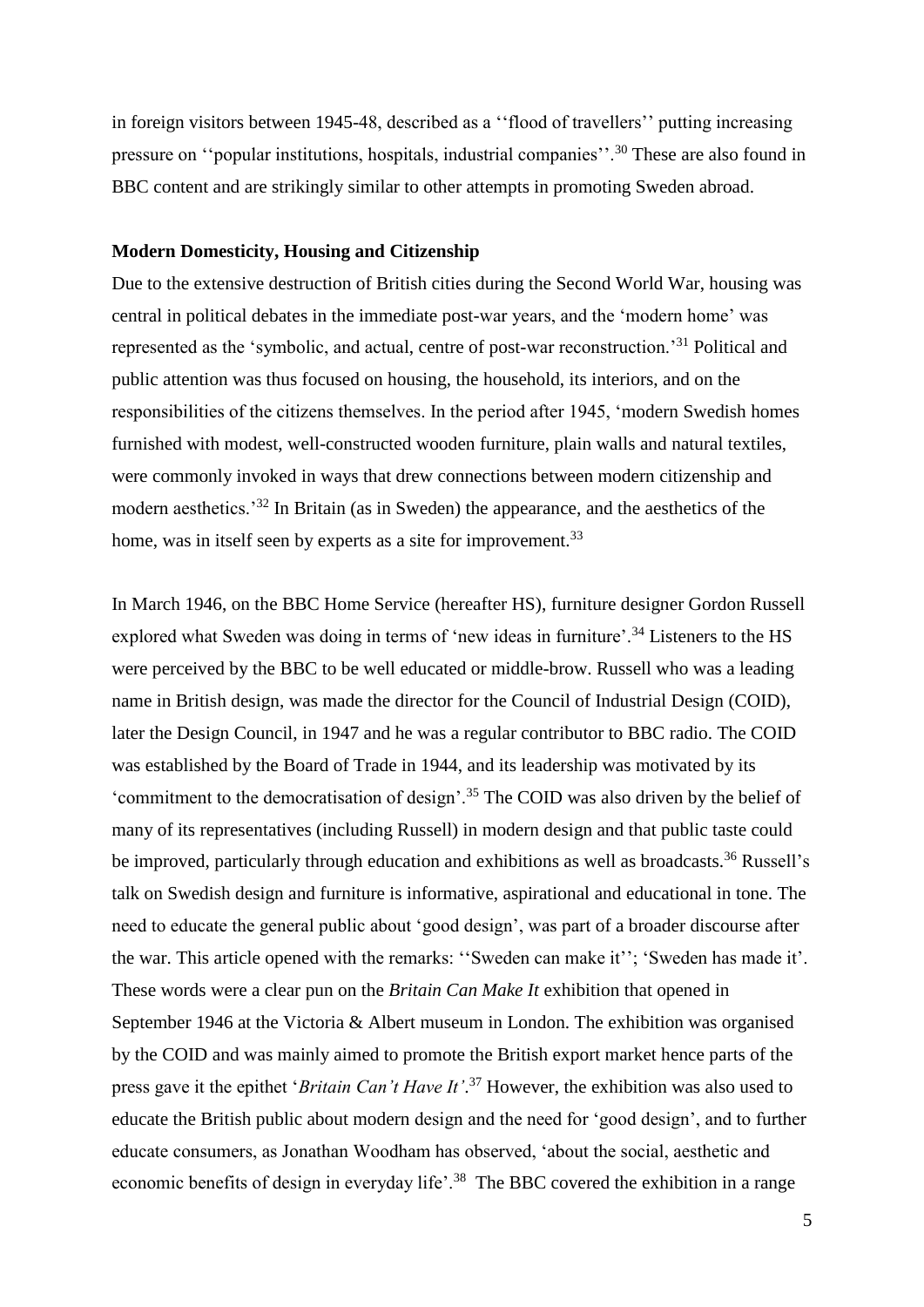of programmes and formats and the exhibition itself sparked a six part series on the BBC Light Programme (hereafter LP) called 'Designed for Living' opened by Alan Jarvis, the Public Relations Officer for the *Britain Can Make It* exhibition, who asked 'why should we know about design?'.<sup>39</sup> The LP was the post-war response to a lighter, and more popular BBC, where the majority of listeners came from a working-class and lower middle-class background, and where a large part of the audience usually consisted of women. The series focused on design in the home and further introduced key people, such as Gordon Russell, who would continue to educate listeners on good design.

Russell's talk on Sweden pre-dates the *Britain Can Make It* exhibition but was part of a discourse that aimed to educate consumers in modern domesticity*.* His talk was also reprinted in the BBC's *The Listener* magazine with accompanying photographs of a modern Swedish interior and Swedish 'package' (flat pack) furniture from *Nordiska Kompaniet* (NK).<sup>40</sup> One of the photographs shows a small wooden cabinet against a wall, and to the right of the cabinet, a glimpse of a long straight length of curtain with a geometric pattern. Russell described Swedish homes and the practicality and functionality of Swedish furniture and design. Compared to conditions in Britain, one key difference, he noted was the high status given to the architects: 'the architect has immense scope and prestige, not only in town planning, house and factory building, but in designing furniture, light-fittings and other things for the interior.'<sup>41</sup> He visited a furniture factory in Nyköping, likely to be NK's factory since it was based in Nyköping (and the company is referenced later in the talk and in the accompanying photographs). NK was one of the largest department stores in Stockholm at this point and manufactured its own furniture. It pioneered flat pack furniture, which meant a cheaper price for quality design. Russell explained: 'You buy each piece of furniture in a cardboard box, complete, ready for assembly […] and any intelligent person can put it together'.<sup>42</sup> He further concluded that the process of making these (by machine rather than by hand) meant that it was affordable, 'for people like you and me'.<sup>43</sup> Intrigued whether these 'standard types of furniture' produced 'standard rooms', he visited an exhibition at NK where four rooms had been furnished using similar units but with different softer furnishings, to his surprise all the rooms appeared quite different.

A focus on NK and modern design also featured in a BBC radio feature later the same year. Marjorie Banks, the BBC producer who visited Sweden in November 1946, told her listeners about her visit to the NK factory in Nyköping, although here linking Swedish modern design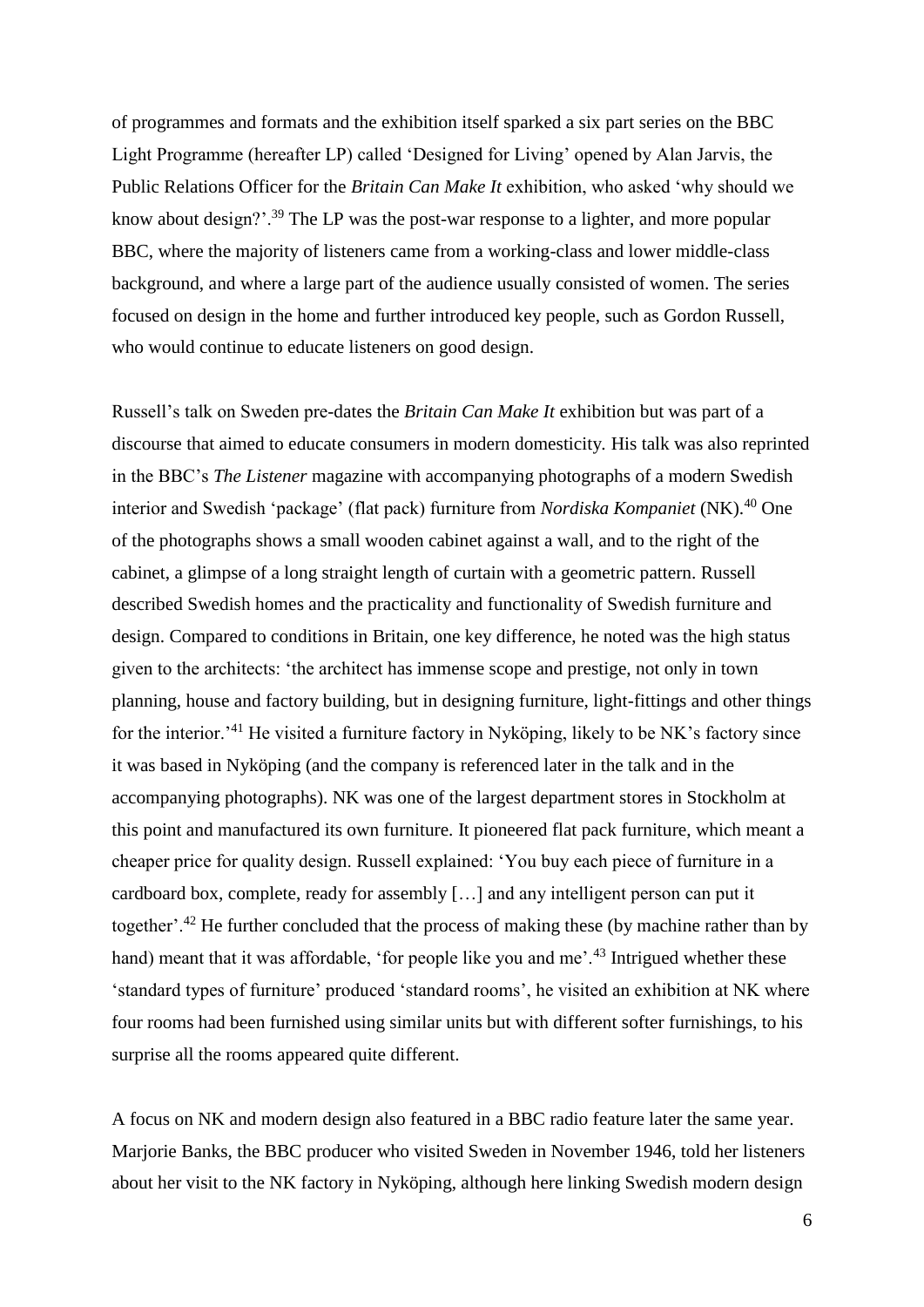with British tradition: 'I've told you a little about Swedish homes and textiles. The furniture is even better with designs that are modern and yet owe much to the most beautiful furniture in the world – British styles and craft.<sup> $44$ </sup> Banks highlighted that even flat pack furniture had style, 'design and craftsmanship aren't forgotten', even if mass-produced cheaply.<sup>45</sup> And a recorded extract with Elias Svedberg, followed while she was shown around the factory. Svedberg was an interior decorator and furniture designer who worked for NK. He developed 'Triva' – the first series of flat pack furniture for NK, which were also exhibited in London in 1946.<sup>46</sup> Svedberg had made his name at the New York World's Fair in 1939 when the concept ''Swedish modern'' was introduced.<sup>47</sup>

Russell and Banks presented Swedish design and homes as modern, accessible and democratic – something that was aspirational and should be embraced. Flat pack furniture was stylish and did not produce 'standardised' rooms and interiors. It represented modern domesticity. At the same time, NK was one of the leading manufacturers, hence these examples tapped into an already established narrative about Sweden internationally. Lightcoloured Swedish wooden furniture, monochrome wallpaper and curtains with stylish patterns was a look that dominated Swedish design in the 1940s and was internationally referred to as "Swedish Modern".<sup>48</sup> It did not necessarily reflect the average Swedish home.

Russell ended his observation of Sweden by directing attention back to Britain, and said that people abroad were deeply interested in Britain's future: '[y]oung architects and designers asked about the London Plan, our housing problems, the new Council of Industrial Design and our utility furniture scheme' and '[m]any of them felt this was one of the important social experiments of the war.<sup>'49</sup> A story was then told about a taxi driver he met in Stockholm.

I was in a taxi at Stockholm with two architect friends. They were discussing where it would be possible to show me one or two occupied flats in the new blocks. The taximan overheard their conversation and said, ''Why, I would like to show the Englishman *my* flat. It's not far from here''. I was delighted and he drove us to a new block. The stairs were of green Swedish marble and his name was on the door in neat metal lettering. He introduced us to his wife and showed us the balcony overlooking the lake where he ate his breakfast in the summer. They pointed out that many of the trees near had been left, making a pleasant lay-out. He even knew the name of the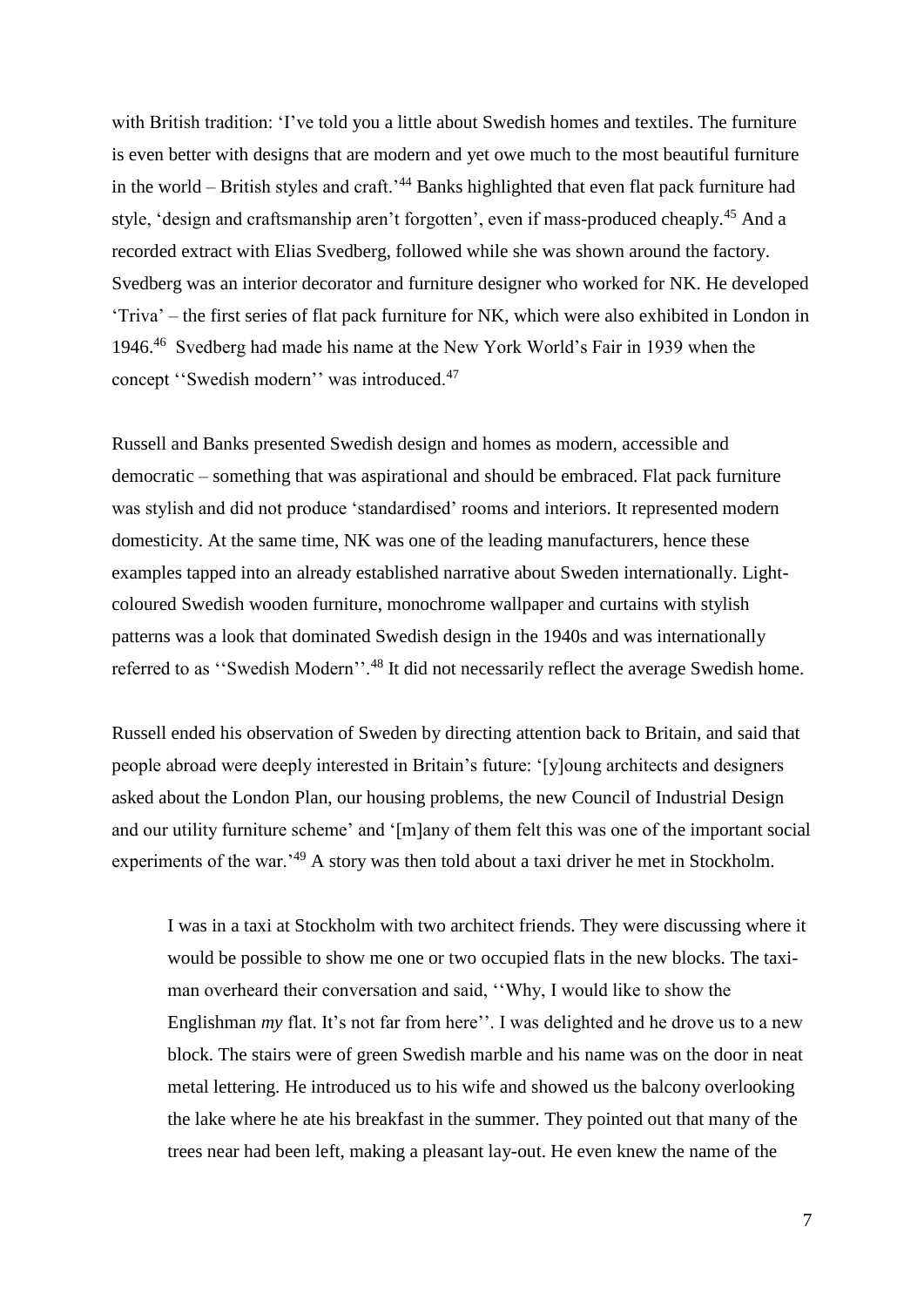architect. We shook hands and I walked away musing. No…there was no doubt I was abroad.<sup>50</sup>

Whether this was a genuine story or just clever Swedish public relations is never disclosed. Nevertheless, the message was clear; in Sweden people were interested in Britain's ''social experiments'', and Swedish people had themselves showed an active interest in their own social experiment. The house-proud taxi driver had taken a keen interest in the planning and building of the flats – he even knew the name of the architect. It portrayed ordinary Swedish people as participating in the project of modernisation and therefore hinted that the British ought to as well.

This echoed Labour's vision of a 'responsible society'. Building the 'responsible society' meant to improve public taste and to build a community.<sup>51</sup> Herbert Morrison, a key Labour Party member, described in February 1945, 'the spirit of modern socialism as being a ''sober sense of social responsibility".<sup>52</sup> There was a need for the British to become "in spirit Socialist''.<sup>53</sup> As Fielding et al suggest, 'everyday social attitudes', needed to be changed by ordinary people taking part in decision-making and by doing so exercise control of their home, leisure or work life.<sup>54</sup> This ideal depended on the encouragement of the individual citizen to be actively interested and involved in the building and planning of this new society.

In *Window on Europe: Sweden*, the one-hour long feature written and narrated by Marjorie Banks, a similar example can be found. Banks met Mr. and Mrs. Alback from Stockholm, an airplane factory worker and his wife, who built their own home from pre-fabricated parts in the suburb of Bromma, 'and everyone in the suburb of Bromma did the same.'<sup>55</sup> In a recorded extract, Mrs. Alback explained how she and her husband did all the work and how the local community came together for support through the building process. She recollected how her finger got bruised by a hammer when she finished the inside on her own 'without help even from my husband.<sup>56</sup> Banks further explained that the community was also building a day nursery for the children and a communal laundry.

Swedish housing was also explored in *Sweden the Middle Way* broadcast on the HS in June 1946, where husband and wife - writer Amabel Williams-Ellis, and architect and townplanner Clough Williams-Ellis - gave their impressions of Sweden. The title of the talk reflected Childs' idea of Sweden as a 'middle way' between capitalism and communism. The Williams-Ellis' were left-wing and active in left politics in the 1930s, when they also visited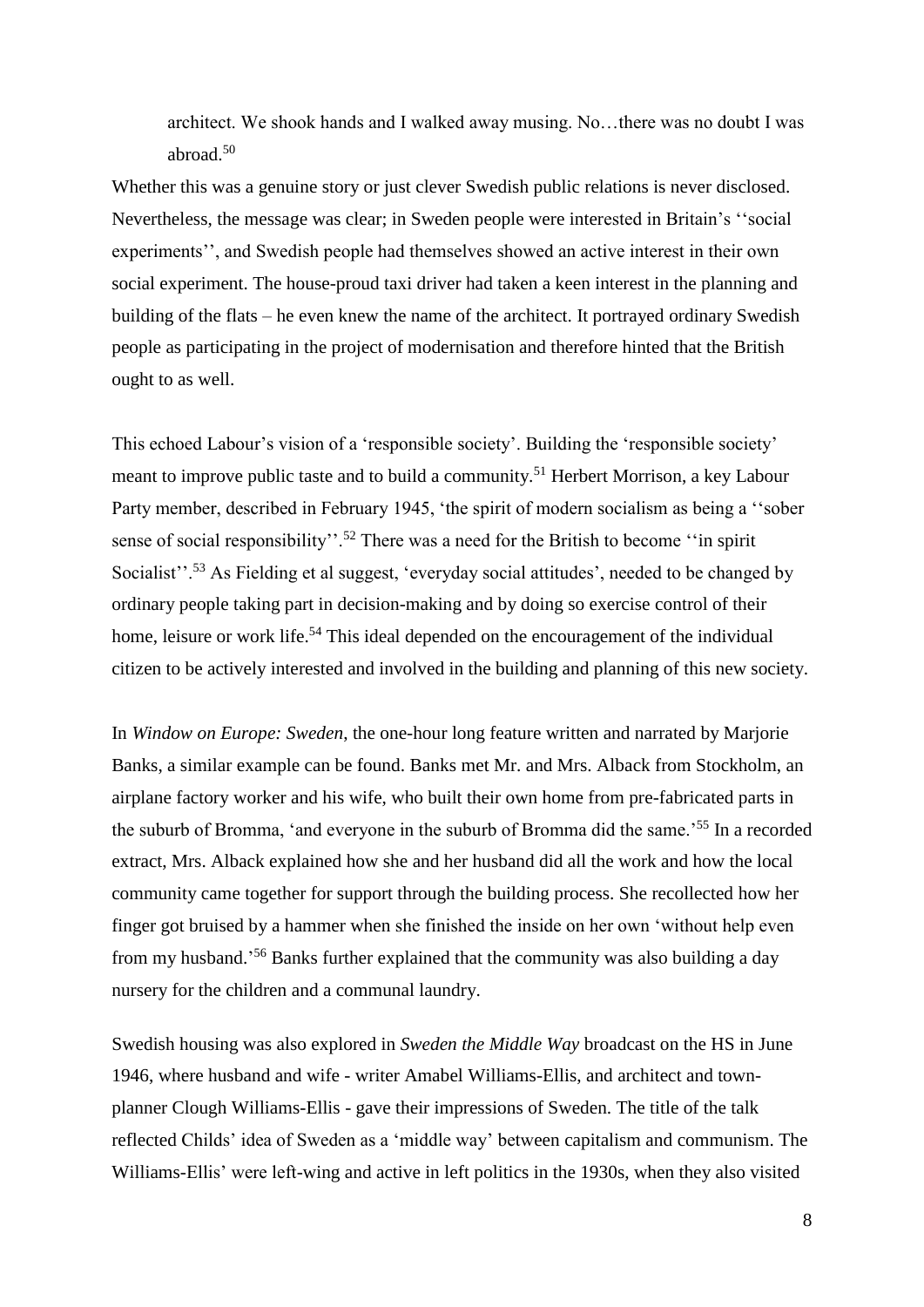Russia.<sup>57</sup> Amabel Williams-Ellis was the sister of British Socialist and Labour politician, John Strachey, who in 1946 was appointed Minister of Food in the Attlee government. Clough Williams-Ellis was also, later in December 1946, appointed Chairman for the Stevenage Development Corporation. Stevenage was one of the first 'new towns' being planned and built following the New Towns Act of 1946. Between 1946 and 1951 fourteen new towns were planned.<sup>58</sup> Whereas designers such as Gordon Russell belonged to a cultural elite, the Williams-Ellis' belonged to a political elite with close connections to the Labour government. The intention of their visit was: *'*to look out for ways in which the Swedes can give us any hints as to how to solve our own particular plans for living in cities.'<sup>59</sup> The talk provided key examples and visions of what Sweden was doing, and what might be expected – or at least what could be achieved – in British post-war reconstruction.

Amabel Williams-Ellis admired the measures taken to encourage and keep women in the labour force. In Stockholm, one way of achieving this was done through carefully planned housing arrangements: 'the provision of blocks of flats, specially designed to free the mother of a family who has skill which her country needs. These ''Collective Houses'' as they call them seem to me particularly worth attention.'<sup>60</sup> These collective houses, she explained, contained flats with a kitchenette, bathrooms and bedrooms, and communal facilities such as a dining-room; staffed day-nursery (for a small fee as with eating in the dining-room); a shared garden and two laundries (one was fully mechanised). The description of the housing arrangements matched the collective houses designed and opened in 1935 by one of Sweden's leading functionalists, Sven Markelius. Markelius, a modernist architect, developed this concept together with Alva Myrdal as a way of improving life for families where the mother was working outside of the home.<sup>61</sup> Amabel Williams-Ellis was impressed by Sweden's support for the working mother, and in particular how clever planning and architecture could be utilised. This might have been a solution in austerity Britain where women were still needed in the workforce due to the crippled economy. Between 1947 and 1949 Labour actually campaigned to encourage women to come back to paid employment (even married women). In Sweden, however, this type of housing was the exception rather than a rule since most married women were not in paid employment.

Clough Williams-Ellis, the architect and town-planner, described the trees, parks, flowers, and of course the forests and the lakes, and how cities like Stockholm have consciously planned for parks and green alleys. He visited a nine-story block of co-operative flats,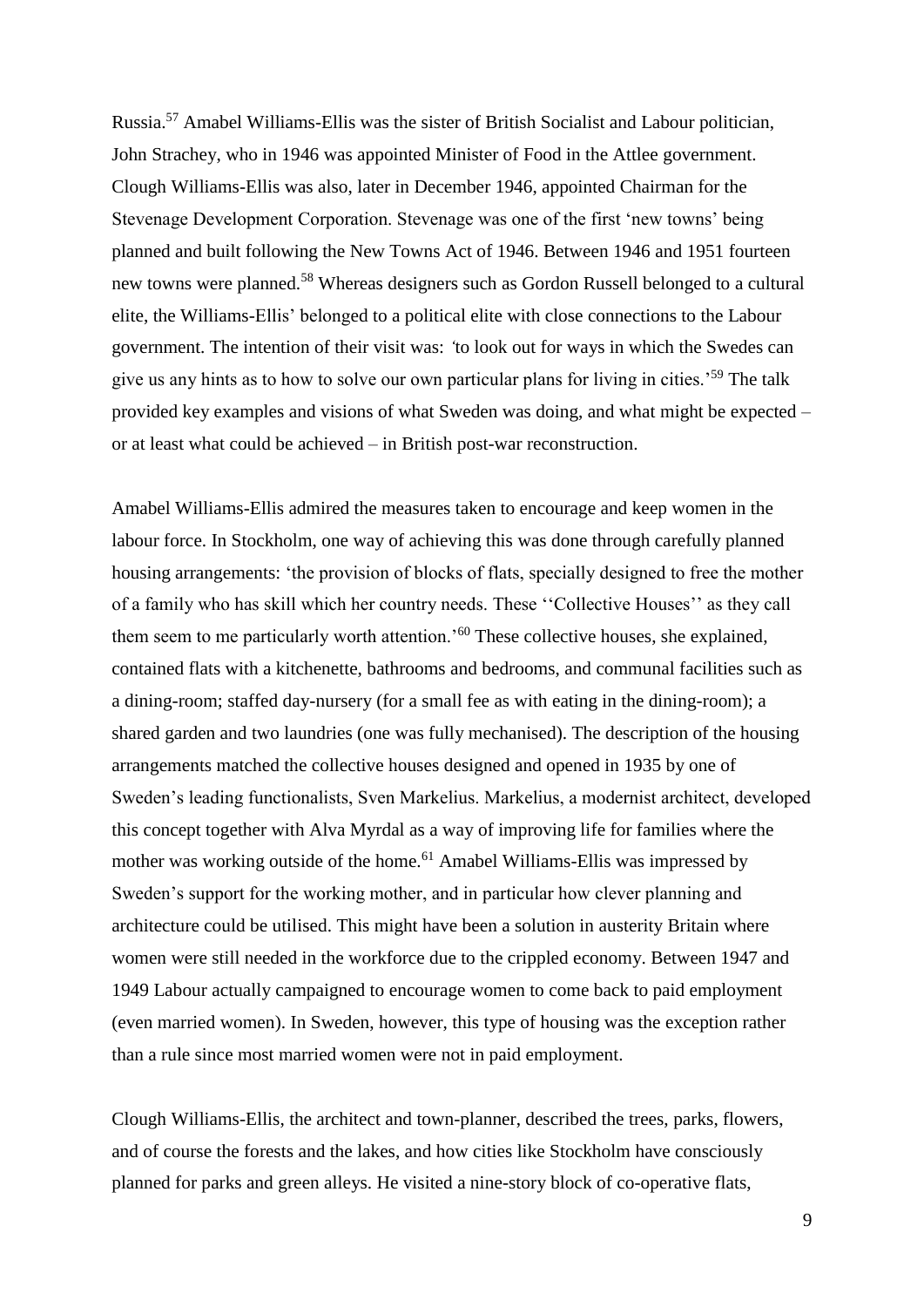overlooking the city, astonished by the automatic lift, and that these flats were available for working-class people as well as other social groups. The aim, as he put it, was to mix 'everyone up into one community – bus driver and business man, clerk and Cabinet Minister.<sup>'62</sup> This example points to the concept of the 'neighbourhood unit'. For the Labour Party housing was a priority and the concept of the 'neighbourhood unit' became a key element in the building strategy of the new towns following the Act of 1946. The neighbourhood unit was based on an American concept and usually consisted of centrally located schools, parks and greener areas, shops and residential areas – that together would create a sense of neighbourhood and more importantly a sense of community spirit.<sup>63</sup> The British version, however, placed further emphasis on the interaction between people from different social classes. The key intention being that residents with different income levels should live together as a way to eliminate class division.<sup>64</sup> Significantly, this planning scheme that encouraged 'social connections and a democratic society' also became prevalent in Sweden in the 1940s, and Sweden was actually influenced by the British version.<sup>65</sup> The 'neighbourhood unit' would inspire the Swedish idea of the so called 'ABC City', short for *Arbete*, *Bostad*, and *Centrum* (Labour, Housing and Centre) – a concept popular after the war.<sup>66</sup> So, to some extent, Williams-Ellis legitimised a concept that was being implemented in British Town Planning following the Act of 1946.

Clough Williams-Ellis also noted how the industrial towns such as Sandviken - 'Sweden's iron centre on the Baltic' - was covered in lush greenery and 'has the most complete and elegant covered-in sports centre and social club I've yet seen: tennis courts, skittle alleys, concert hall, archery gallery, restaurants – what you will.'<sup>67</sup> Similarly to the other examples discussed he ended the talk by lifting out the importance of will-power and agency: 'they do seem to me to display an elegant efficiency, a gay commonsense, that, being achieved by a democracy of just pleasantly ordinary people, is most hopefully encouraging. We could do it all *–* if so minded.'<sup>68</sup>

### **Living in Utopia**

Amabel and Clough Williams-Ellis provided in their talk a vision of what housing in a welfare state might look like and how clever architecture and town planning could transform everyday life for ordinary people. In the BBC's talks and programmes about Sweden it was soon evident who was benefiting from the social and economic reforms that 'Progressive Sweden' represented and what might be expected in a welfare state.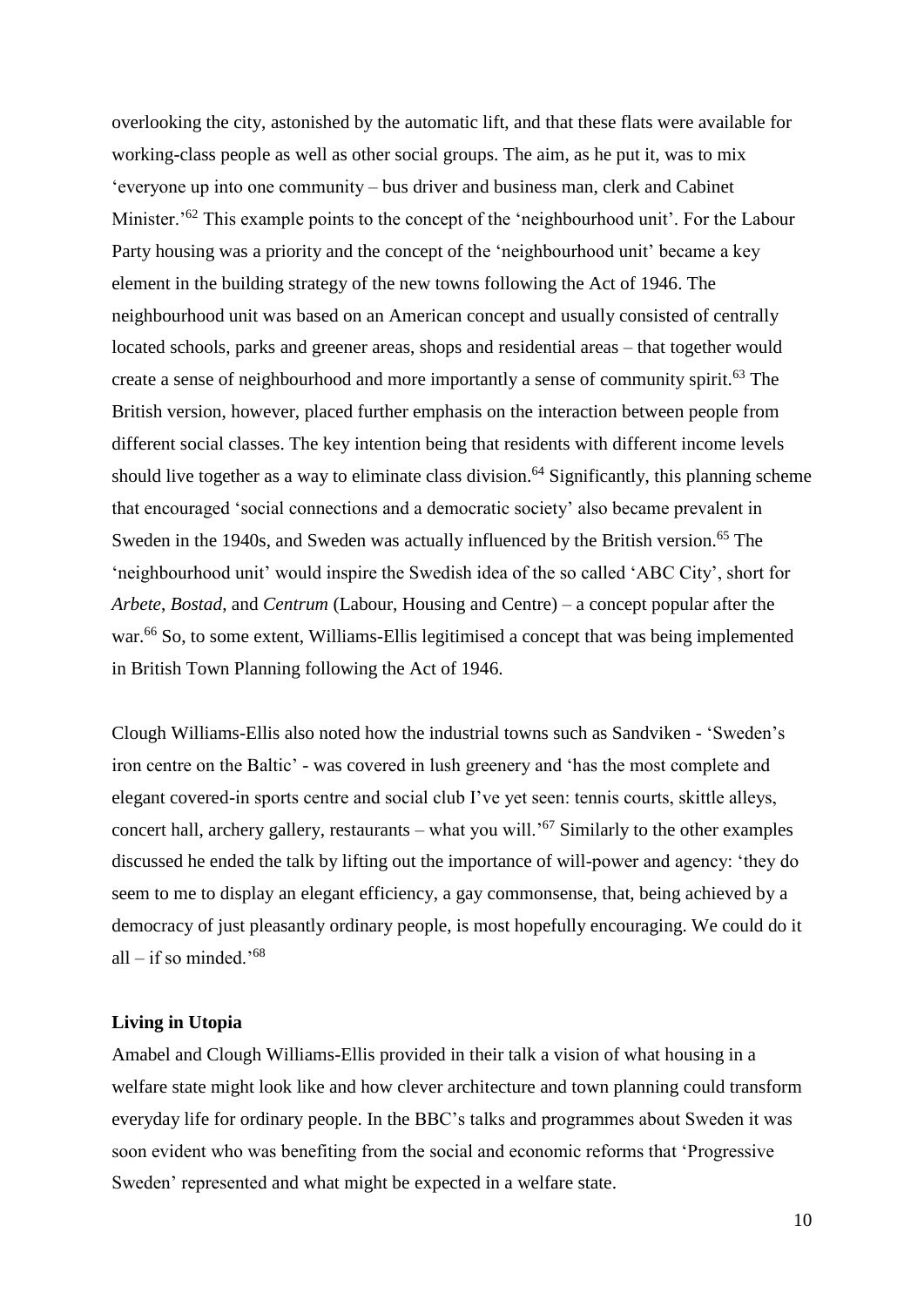The beneficiaries of the Swedish welfare state were in focus in *Window on Europe: Sweden*, in which BBC's Marjorie Banks travelled across Sweden, from Stockholm to Östersund in the north, via Mora in the heart of Sweden, to Halmstad in the south. Banks had been in the company of two Swedish engineers, who helped make the recordings. The feature on Sweden was part of a series of feature programmes exploring European countries after the war with a focus on 'ordinary life.'<sup>69</sup> The feature contained a mix of scripted narration and recordings on location with local people and actuality. The programme files reveal that the BBC had already in July 1945 received an invitation from Swedish Radio to visit the country. It was further noted that the method for this series on European countries was to work with the public relations of the military authorities and with the local radio authorities, and a third possible contact was the press or radio officer at the British Embassy.<sup>70</sup> The script does acknowledge that recordings in Sweden were made 'with the cooperation of Radiotjanst [sic] Stockholm.'<sup>71</sup>The proposed features were not to be 'political commentaries, but straightforward reports', with the aim 'to report what life is like and not to comment.'<sup>72</sup> Although the programme is not commenting on Swedish politics per se, it is nevertheless, highly political considering the British post-war context – and considering the very positive representation of Swedish socio-economic policies. This indeed followed the narrative of 'Progressive Sweden', which in the 1930s, 'captured the ideal of an era in which modernity was achieved through political reforms.'<sup>73</sup>

Banks did not only make connections between Swedish modern design and British traditions (as discussed earlier), in the feature she further drew the attention to similarities and ties between the British and the Swedish people: 'you feel that there are ties with the British people deeper than all the rest. The Swedish have a talented popular Royal Family, a great past, a social democracy, a love of the sea'.<sup>74</sup> Overall the feature portrayed Sweden in a very positive light. Utopian visions of Sweden were not new. For example, in April 1940, the synopsis in *Radio Times* for a feature programme called *The Face of Sweden*, described aspects of modern Sweden as: 'this great Northern democracy where poverty has been abolished, farming scientifically planned, and education carried on at the highest peak of efficiency.'<sup>75</sup> In similar vein, Banks narrated: 'In Sweden you won't find the obvious colour copy of the journalists – the sinister streets, the dustbowls and the slums, - but the ordered organised peace of a social democracy.<sup>76</sup>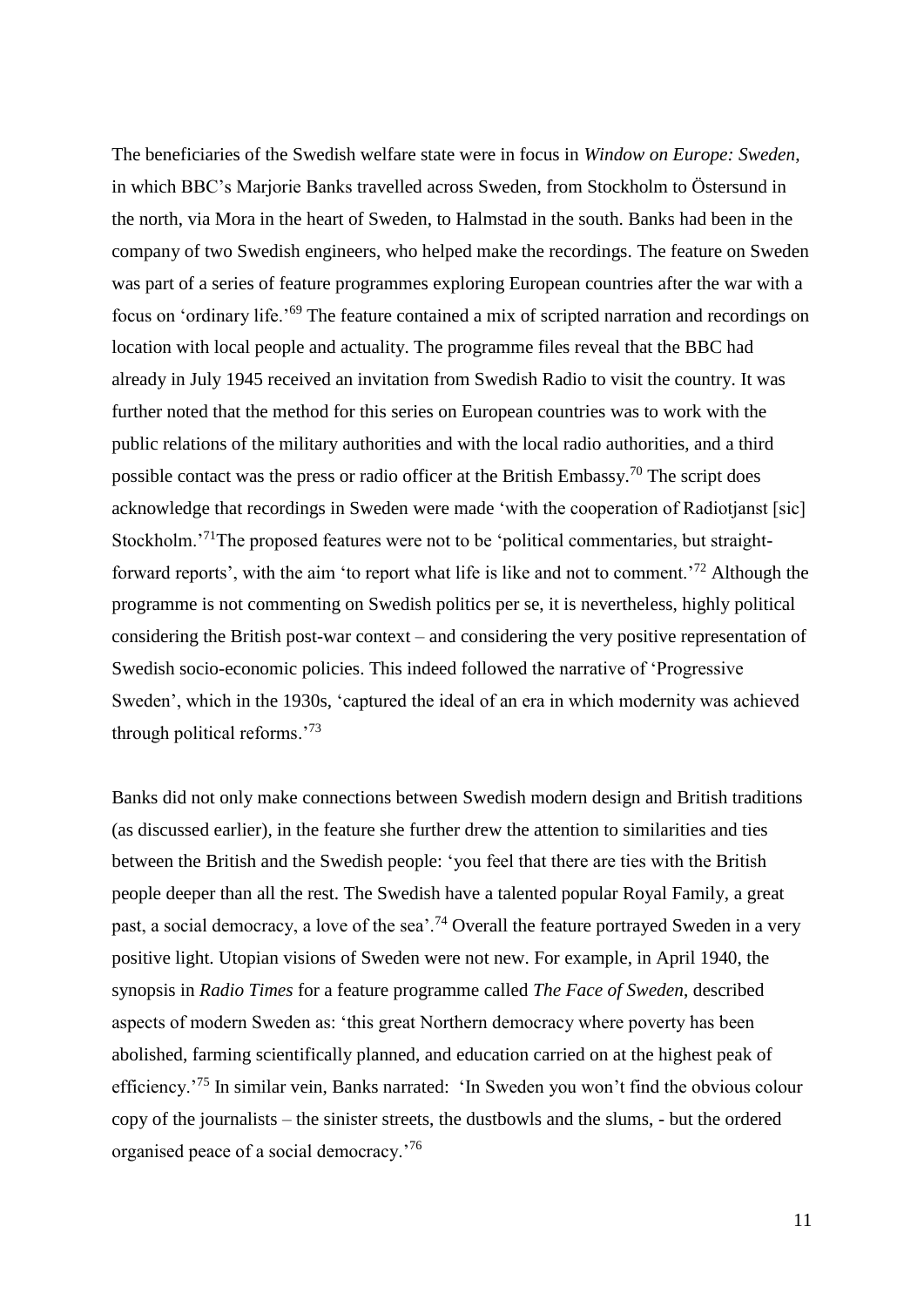Once again Stockholm's blocks of flats were praised as they 'rise up from the pine and spruce beside the lake, chalky pink, dull sandy-yellow, pale cream, like giant sticks of candy planted among Christmas trees. Man and nature have worked hard to save them from monotony.<sup>'77</sup> Banks followed in William-Ellis' footsteps and continued her journey north towards Gävle, Sandviken and Hofors, towns of the Swedish steel industry, where she learned about workers' homes and lives:

When I walked down the treelined streets of Hofors and Sandviken and saw the workmen's homes, dull pink and sandy-yellow houses in large gardens, I thought of the packed slums of our own industrial towns. There are no slums anywhere in Sweden.<sup>78</sup>

Einar Lundholm, one of the workers at a ball bearing factory in Hofors, *Svenska Kullagerfabriken AB* (SKF), described how in his spare time in the evenings he worked in his garden, or took his Ford for a drive. In the summertime he enjoyed swimming in a pond and every Wednesday he sang in a male choir. Banks travelled further to Gothenburg, to SKF's head office, to meet with a representative who explained the types of social services that were available to the workers. For example, free medical attendance and regular health examinations - '[t]he factory doctor is the family doctor as well' - and the workers and their families also had access to a 'Summer Home' - rent free.<sup>79</sup> Banks concluded: 'By his home, his summer cottage, his pension and his amusements, the worker in Sweden is bound to his factory and is content.'80

The feature did acknowledge that even Sweden was not without industrial unrest, however, this was quickly smoothed over, and not really explained or developed. Banks also acknowledged that Swedes she had met explained that Sweden was not without its squalor: 'in parts of Sweden there is a dirty Sweden' – and pointed to a few places in the South and the North - 'where families of ten live in two rooms with the cattle and pigs in a barn tacked on to the house. Anyway I didn't see any.<sup>81</sup> This description of a 'dirty Sweden' almost retells the findings of *Lort-Sverige* ('Dirt-Sweden), a ten-part radio series and published book by Ludvig Nordström, broadcast on Swedish radio in 1938. *Lort-Sverige* described Nordström's journey through a Sweden where poverty, and lack of hygiene, particularly in the Swedish countryside were present.<sup>82</sup> After the war, when Sweden enjoyed an economic boom, and the pre-war ideal of a welfare state could be realised, this 'backward' side of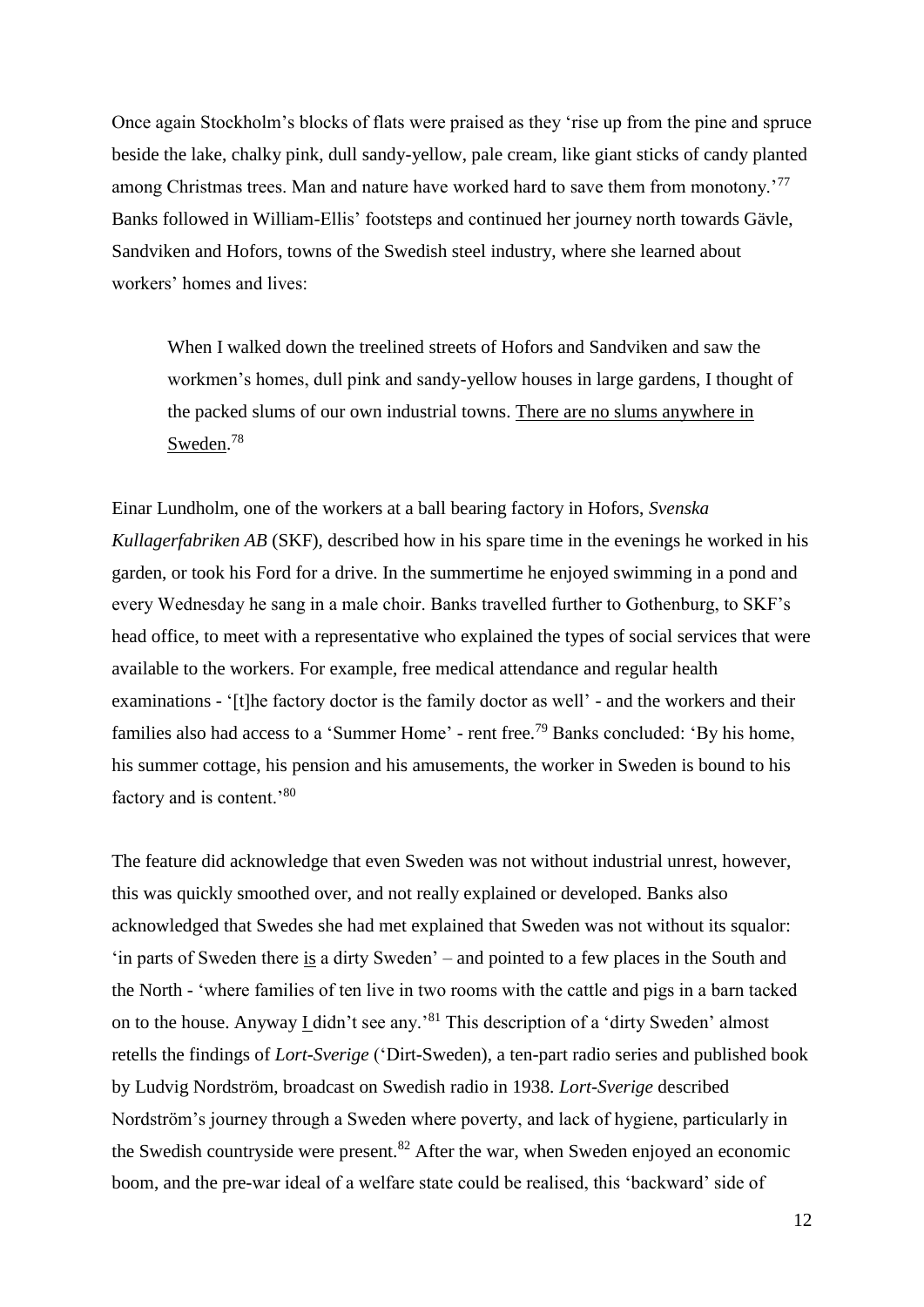Sweden was to be abolished and her impressions appeared to confirm this. Banks observation though that no slum existed in Sweden was in 1946 an exaggeration. 'Dirt-Sweden' was not the desired projection in this utopian vision, as Banks made clear, this was nothing she had seen with her own eyes*,* as to almost challenge the claim.

Workers were not the only ones benefiting in this Utopia. Through her window at her Stockholm hotel, Banks watched the Children's Day celebration and parade (a Swedish tradition) and commented: 'This is the land of happy healthy children'.<sup>83</sup> And a park playground was described as typically Swedish and 'a good labour-saving idea for mothers.'<sup>84</sup> Recordings with children's laughter and play could be heard and a voice explained:

This summer we have thirtyfour playgrounds like this in Stockholm parks, with a staff of about a hundred. Playleaders are in charge of every playground – qualified children's nurses who have the job of inspiring the children to play themselves, and all the playgrounds are equipped like this with pools, miniature football grounds, swings, chutes and so on. And there are cottages like this one here, with playrooms. All children up to 14 years of age can come. The small ones up to four years can be left in the special fenced court over there […] Their mothers just leave them and go away to do their shopping, and it's all quite free.<sup>85</sup>

This image was later further reinforced in publications such as the Swedish Institute's *Introduction to Sweden* (1949) where, '[P]laygrounds and recreational opportunities for the small children are standard features', in modern housing architecture.<sup>86</sup> Listeners were further told that most children progress through the educational system, with scholarships available for boys and girls at every stage, and many go through to university. Sweden, and Social Democracy, was not only presented as the land of 'happy healthy children', but also a land of social mobility.

Sweden's approach to housing and modern amenities made an impact on another speaker who appeared on *Woman's Hour* in December 1946. *Woman's Hour* was the BBC's flagship programme aimed at the housewife and broadcast on the LP from October 1946. Georgie Henschel, a contributor to *Woman's Hour*, talked about her visit to Sweden. Henschel was impressed by the practical and functional design of Swedish houses, in particular the good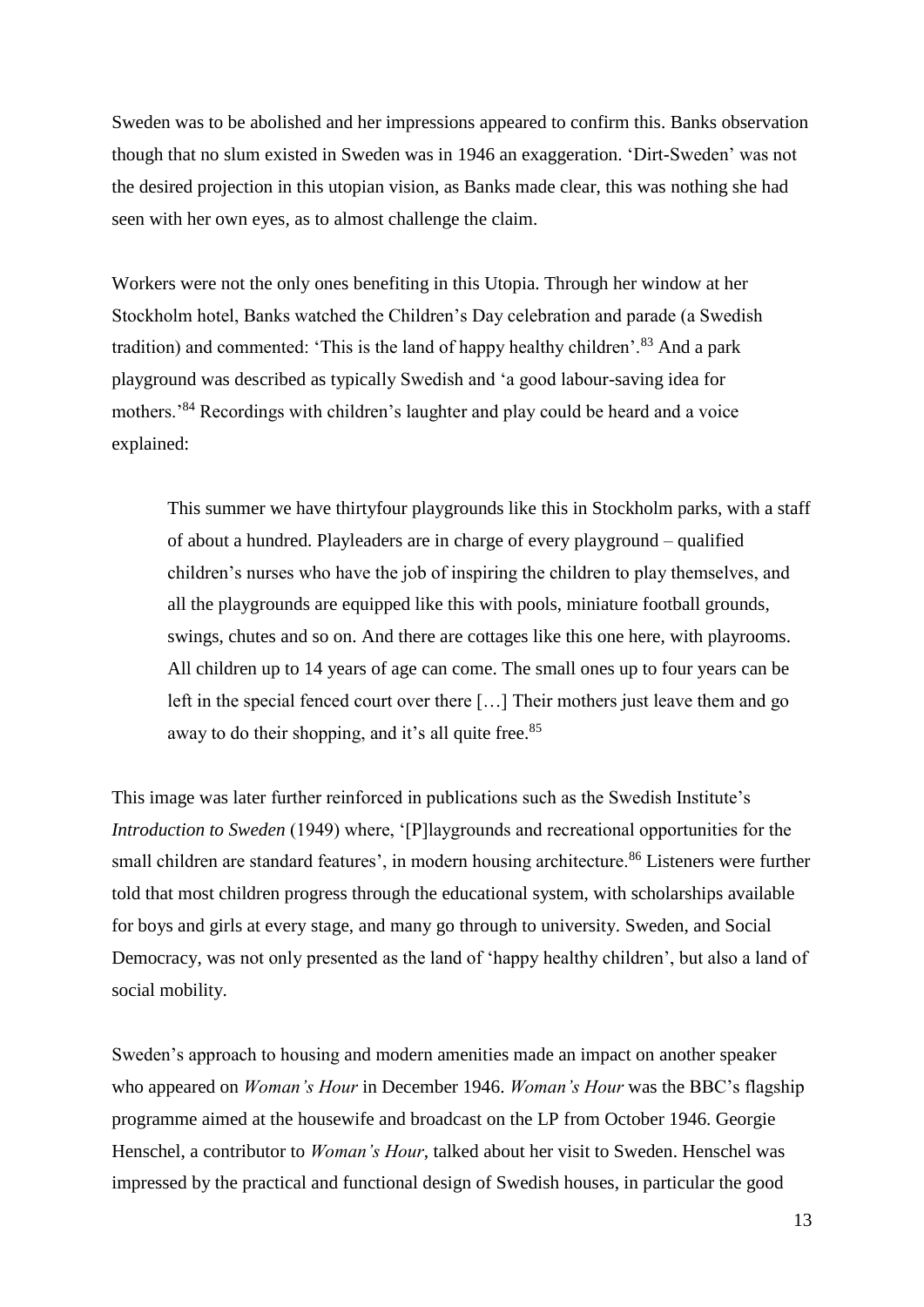kitchen arrangements. What impressed her the most, however, was the widespread availability of central heating: 'I must begin by telling that there, every house, hotel, shop, school, block of flats or offices, is centrally heated in winter.<sup>87</sup> One reason for this, she explained, was the cold weather. She quickly added that Britain especially, suffered from a 'great deal of damp weather. And it does seem to me that some form of central heating ought to be an integral part of our homes of the future, and not just a luxury as it is at present.'<sup>88</sup> Her remark pointed towards a more equal and democratic society, where central heating should be available for the many not simply the few. Henschel continued: 'Oh, I know there are still many people who'll tell you that ''central heating is unhealthy''; but to me, they're rather like the people who, as little as fifty years ago, would have told you that ''bathrooms were unnecessary!"<sup>89</sup> She further explained that central heating does not need to be expensive or wasteful and referred to recent developments in Stockholm and in new industrial towns where one heating plant served several blocks of flats, even a whole street. She concluded the talk by describing how Sweden has harnessed the power of water through its many rivers and therefore electricity is more widespread and available, not just in towns and cities, but also in remote villages. This, she argued, made everyday life a lot easier for the Swedish housewife in keeping her home, clothes and family clean: '[T]he difference this makes to the cleanliness of everyday life is astonishing' and she finally remarked: 'I can't help feeling that we ought to do more in this direction. A point worth considering at the moment – we should all of us need to use far less soap.<sup>'90</sup>

It is worth pointing to the significance of a talk like this on a programme targeting mainly women, and in particular housewives. *Woman's Hour* often collaborated with voluntary women's groups and the programme covered current affairs and national politics, and it was perceived by the political parties, as well as the BBC, to have potential impact on women listeners.<sup>91</sup> In the post-war period voluntary women's groups were important for post-war reconstruction and influenced government policy on housing and defended the right for women to be involved in post-war planning.<sup>92</sup> Henschel's view of Sweden provides an insight into what future housing could look like, and especially, how this would benefit women. Arguably it therefore had political connotations.

A final example that paints a grand vision of what a welfare state may look like, and how families would benefit, can be found on *Woman's Hour* in 1947. As already mentioned *Woman's Hour* was a key programme and in the summer of 1947 several *Woman's Hour*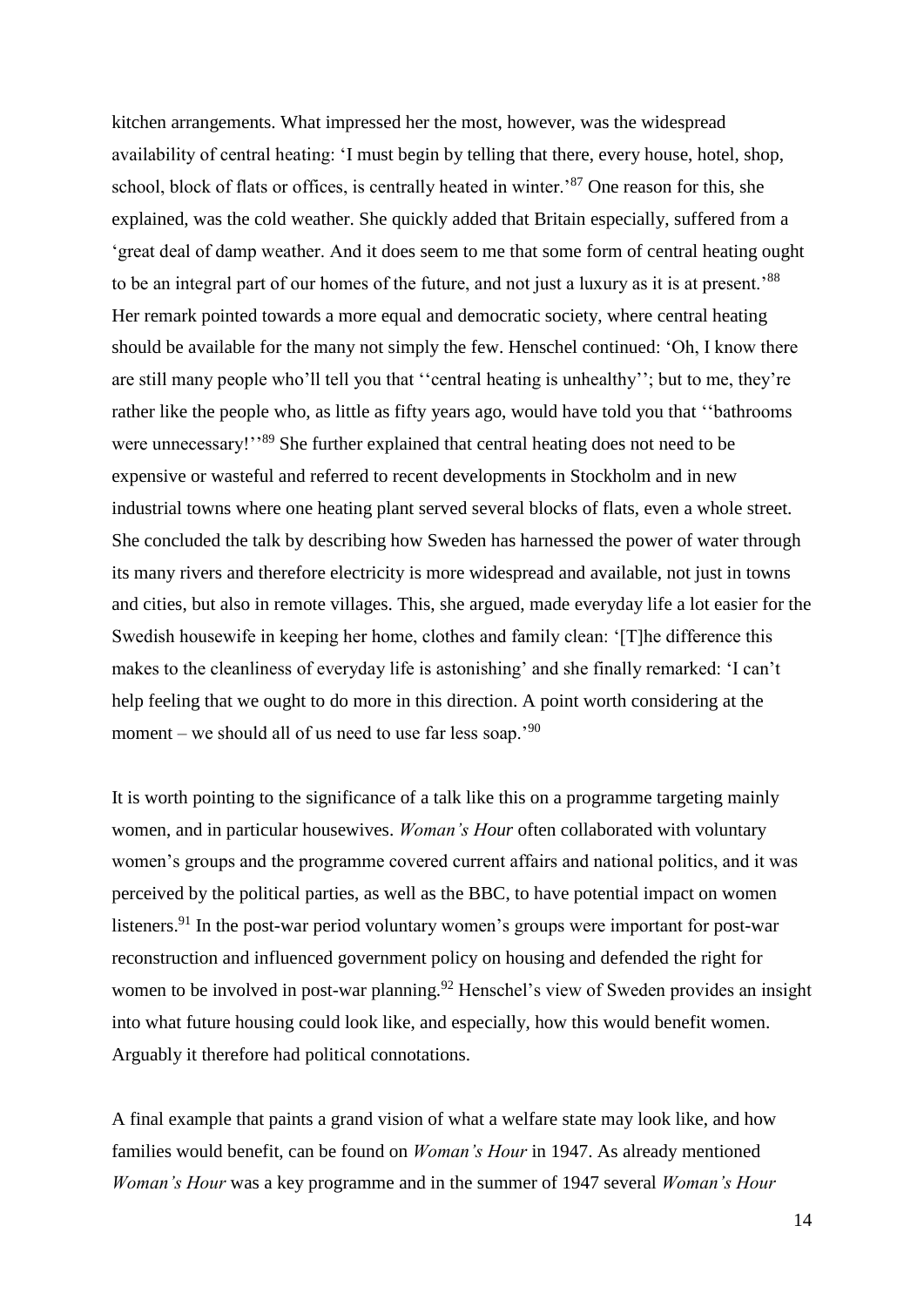talks were focused on Sweden. In July, for example, 'Gardening in Sweden' focused on how the Swedes decorated their cities and houses with plants and flowers; 'Each block has its balcony and, almost without exception these balconies are made to look beautiful.<sup>'93</sup> In August it was Alan Ivimey, a regular contributor (and former presenter) to the programme, who told of his visit to a hospital in Stockholm. Ivimey's talk was about new-born babies being christened at this hospital and the novelty was that their mothers, suffering from influenza, could listen-in to the ceremony taking place via radio.

Ivimey's talk, however, appeared to be about the hospital itself, he spent a lot of time describing the new and modern building, which he referred to as, 'one of the medical wonders of the world' and 'the most enormous building I ever saw.'<sup>94</sup> The hospital was never named but he met with the Chief architect, Hjalmar Cederström, and further described the large white building as looking like blocks of flats, rising high above a cliff, which indicates that the hospital is Södersjukhuset completed in 1944. Södersjukhuset was built in a functionalist style, emphasising space and light. It was already well-known and was to be widely promoted abroad as 'the world's most modern in its provisions for treatment and its technical equipment.'<sup>95</sup> Ivimey explained how Cederström had a great struggle over many years to convince the Stockholm City council about his revolutionary ideas – describing him as a genius – '[F]or this is really more than just a hospital. It is a great centre of social service for a European capital city'.<sup>96</sup> Ivimey was amazed by the grandness of the entrance hall: 'The entrance hall – well, I don't want to exaggerate, but I should say there was room to park and wash down twenty motor coaches with ease. [...] There was a refreshment room, a magazine stall and a flower shop.<sup>'97</sup> Near the reception hall he noticed a small statue of a mother and a child, and ended with these poignant words: 'The little statue of the mother nursing her child was like the quiet goddess of this huge new temple of hope.<sup>'98</sup> In 1946, the National Health Act took hospitals into state control (it was not until 5 July 1948 that the new National Health Service was launched). From previously being a patchwork of private, voluntary-run and national - and charity hospitals, the new National Health Service was nationalised under the government, providing a free and universal service for all. This talk therefore seemed to offer a glimpse of what a new, and modern health service may offer, and again, more importantly, who would benefit from it.

These types of images, even the same geographical locations, can also be found in other attempts to promote Sweden abroad. For example, in *Sweden* (1947) an introduction to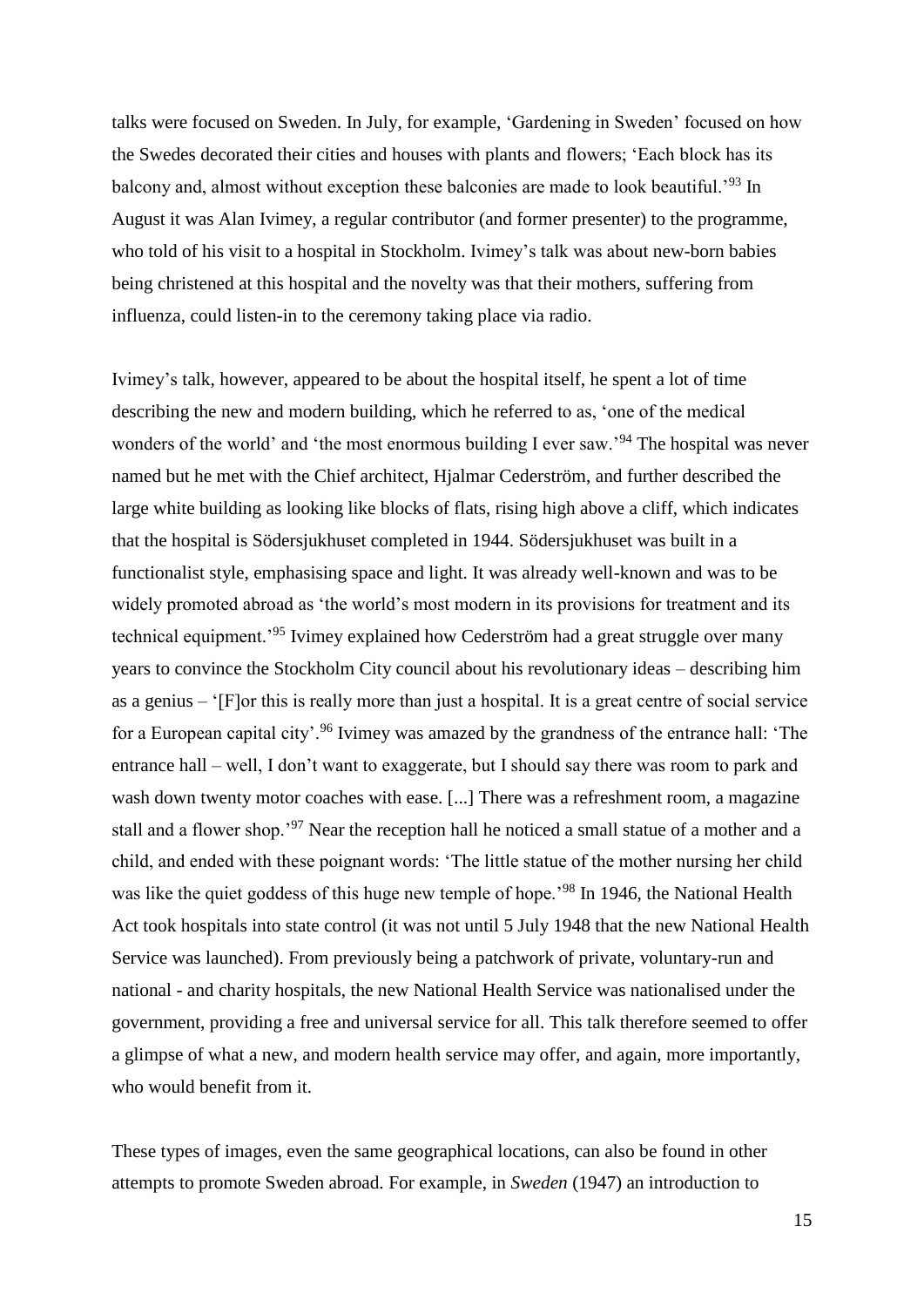Sweden for Americans, with photographs by Swedish photographer K.W. Gullers, readers were introduced to a workers' community near the porcelain factory in Gustavsberg, the 'modern, hygienically built main hospital in Stockholm (the Södersjukhuset)', and the steelworks in Hofors (SKF Hofors Bruk) and Swedish ball bearings.<sup>99</sup>

#### **Conclusion**

Inspired by the concept of entanglement this article has analysed BBC programming on Sweden in the immediate post-war period. The analysis demonstrates how the examples discussed were entangled media representations that connected domestic politics, and transnational ideas on post-war reconstruction and welfare.

Although the examples discussed were on the surface about Sweden, they nevertheless pointed to Britain, and were of a political nature considering the context of reception. Listeners were addressed – to borrow a phrase from Ylva Habel – as 'citizens, consumers, and patients'.<sup>100</sup> The examples analysed appeared at a time when the Labour government were setting out their social democratic agenda and Sweden was used by BBC staff, experts and contributors, as a lens through which a modern welfare state could be visualised and legitimised. Listeners were invited to look inside Swedish homes, equipped with modern amenities and modern design. Social groups such as children, women, and the working-class, were all benefiting from social and economic reforms. A central motif appeared to be to stimulate in the British listener a change in outlook and mentality. That in order to build this future, the citizen needed to take responsibility, something which the Labour government strongly encouraged. The Second World War, as Martin Daunton has observed 'indicated that men and women were driven by a just cause and not only by money' and 'Labour hoped to recreate the same sense of commitment after the war.'<sup>101</sup> It is tempting to suggest that the BBC was therefore aligned with Labour's project of rebuilding Britain. Certainly, there are some intriguing parallels here. But this is too small a sample to confidently suggest that this was the case. And, it is arguably a much more complex picture. What we see is a range of individual contributors – some more progressive than others - and some no doubt closer to the government than others - who all seem to share this desire for a post-war renewal, and the realisation of a new, modern, more democratic Britain.

However, this vision was a Utopian vision in two senses. The examples analysed were in themselves a highly selective and idealised vision of Sweden – 'Progressive Sweden' – an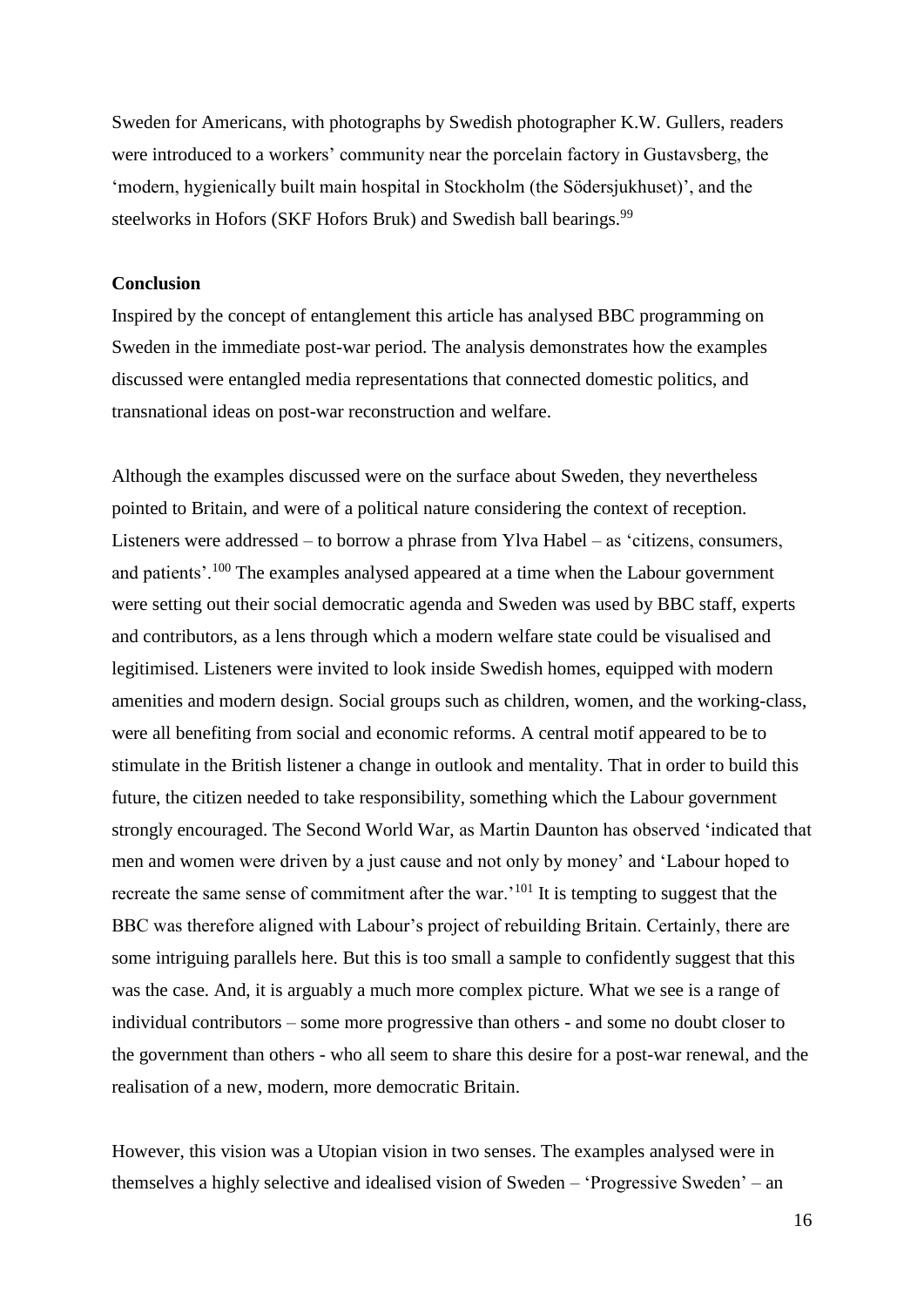image that was a construction shaped both from within and outside of Sweden. Companies such as NK, SKF and hospitals such as Södersjukhuset, were all part of a Swedish narrative; the success stories of Swedish Social Democracy, and Swedish modernism.

The concept of 'entanglement', therefore, 'may help to explore both a specific situation or event and a (transfer) process.<sup>'102</sup> Even if this analysis focused on the BBC it further begs the question of what visions or 'model countries' were used by the media, for example, in postwar reconstruction Europe. It is therefore evident that post-war reconstruction and notions of the welfare state should not be considered solely as a nation-bound history, rather it is one that ought to be explored within a wider analysis of European post-war reconstruction.

### **References**

- Addison, Paul. *Now the War is Over. A Social History of Britain 1945-51*. London: Pimlico, 1995.
- Andersson, Ingvar. *Introduction to Sweden*. Stockholm: The Swedish Institute, 1949.
- Bailey, Michael, Su Holmes, Siân Nicholas, Tom O'Malley, and James Curran. "Roundtable". *Media History* 16 no. 2 (2010): 233-251. doi: 10.1080/13688801003656322.

Bauerkämper, Arnd. "Europe as Social Practice: Towards an Interactive Approach to Modern

European History." *East Central Europe* 36, no. 1 (2009): 20–36. doi: 10.1163/187633009X411449.

- Beaumont, Caitriona. *Housewives and Citizens. Domesticity and the Women's Movement in England, 1928-64*. Manchester: Manchester University Press, 2013.
- Betts, Paul, and David Crowley. "Notions of Home in Post-1945 Europe." *Journal of Contemporary History* 40, no. 2 (2005): 312-236. doi: 10.1177/0022009405051551.
- Conekin, Becky. ''''Here is the Modern World Itself'': The Festival of Britain's Representations of the Future.'' In *Moments of Modernity. Reconstructing Britain 1945-1964*, edited by Becky Conekin, Frank Mort and Chris Waters, 228-247. London: Rivers Oram Press, 1999.
- Cronqvist, Marie and Christoph Hilgert. ''Entangled Media Histories.'' *Media History* 23, no.1 (2017): 130-141. doi: 10.1080/13688804.2016.1270745.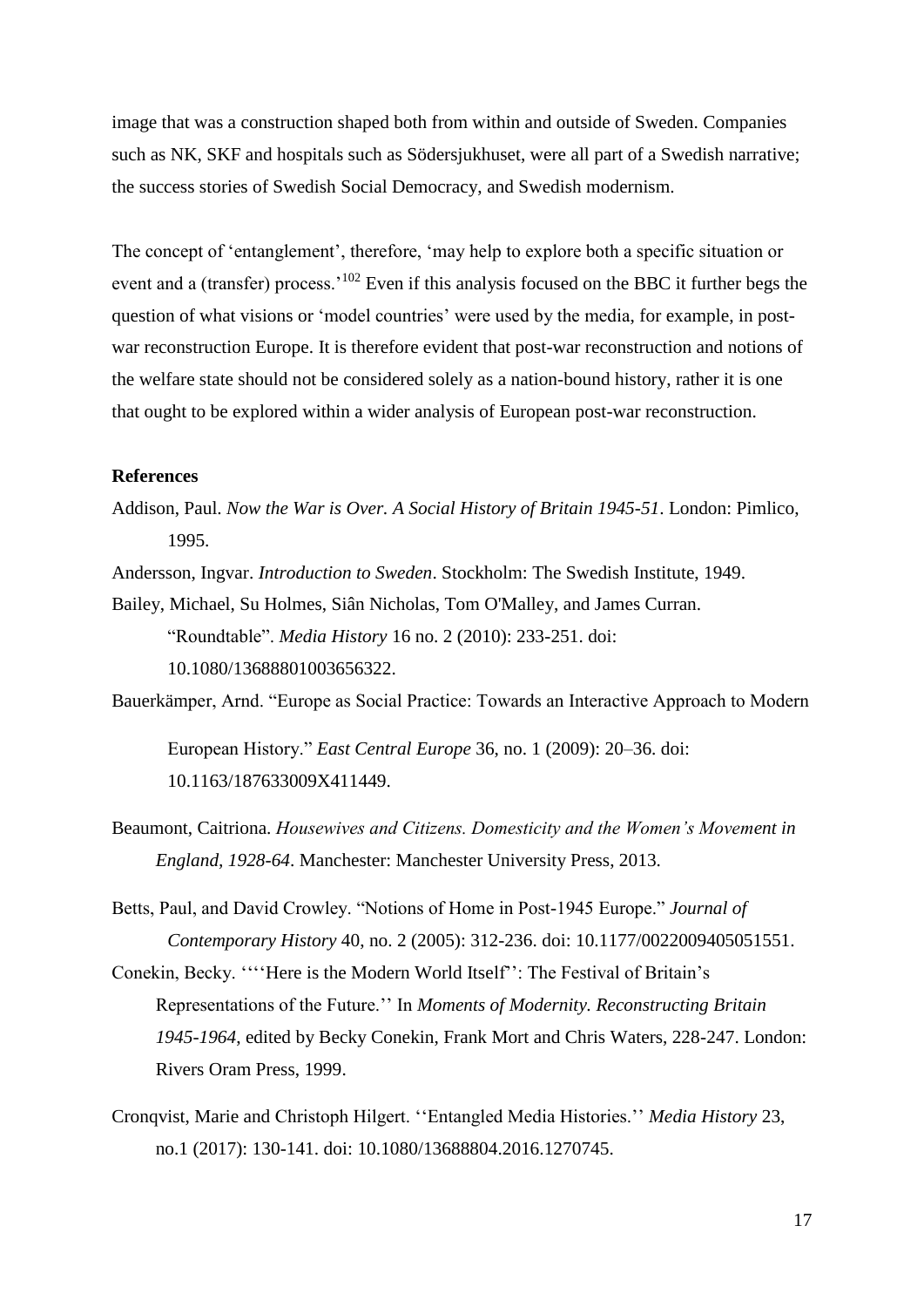Daunton, Martin. *Wealth and Welfare. An Economic and Social History of Britain, 1851-*

*1951*. Oxford: Oxford University Press, 2007.

- Fielding, Steven, Peter Thompson, and Nick Tiratsoo. *'England arise!' The Labour Party and Popular Politics in 1940s Britain*. Manchester: Manchester University Press, 1995.
- Francis, Martin. *Ideas and Policies under Labour, 1945-1951. Building a New Britain*. Manchester: Manchester University Press, 1997.
- Glover, Nikolas. ''Imaging Community: Sweden in 'cultural propaganda' then and now.'' *Scandinavian Journal of History* 34, no. 3 (2009): 246-263. doi: 10.1080/03468750903134707.
- Gullers, K.W., and Howard E. Reichardt. *Sweden*. Chicago: New York: Ziff-Davis Publishing Company, 1947.
- Habel, Ylva. *Modern Media, Modern Audiences: Mass Media and Social Engineering in the 1930s Swedish Welfare State*. Stockholm: Aura Förlag, 2002.
- Hale, Frederick. ''British Observers of the Swedish Welfare State, 1932-1970.'' *Scandinavian Studies* 81, no. 4 (2009): 501-528.
- Hennessy, Peter. *Never Again: Britain 1945-51*. London: Penguin, 2006.
- Hirdman, Yvonne, Urban Lundberg, and Jenny Björkman. *Sveriges Historia: 1920-1965* [The History of Sweden: 1920-1965]. Stockholm: Norstedts, 2012.
- Homer, Andrew. "Creating new communities: The role of the Neighbourhood unit in postwar British planning." *Contemporary British History* 14, no.1 (2000): 63-80. doi: 10.1080/13619460008581572.
- Jones, Harriet, and Kandiah, Micheal D., eds. *The Myth of Consensus. New Views on British History, 1945-64*. London: Macmillan Press, 1996.
- Langhamer, Claire. ''The Meanings of Home in Postwar Britain.'' *Journal of Contemporary History* 40, no. 2 (2005): 341–362. doi: 10.1177/0022009405051556.
- Lowe, Rodney. *The Welfare State in Britain since 1945*. Third edition. Basingstoke: Palgrave Macmillan, 2005.
- Lundberg, Urban, and Mattias Tydén. "In search of the Swedish Model: Contested Historiography." In *Swedish Modernism. Architecture, Consumption and the Welfare State*, edited by Helena Mattson and Sven-Olov Wallenstein, 36-50. London: Black dog publishing, 2010.

Nicholas, Siân. *The Echo of War. Home Front Propaganda and the Wartime BBC, 1939-45*.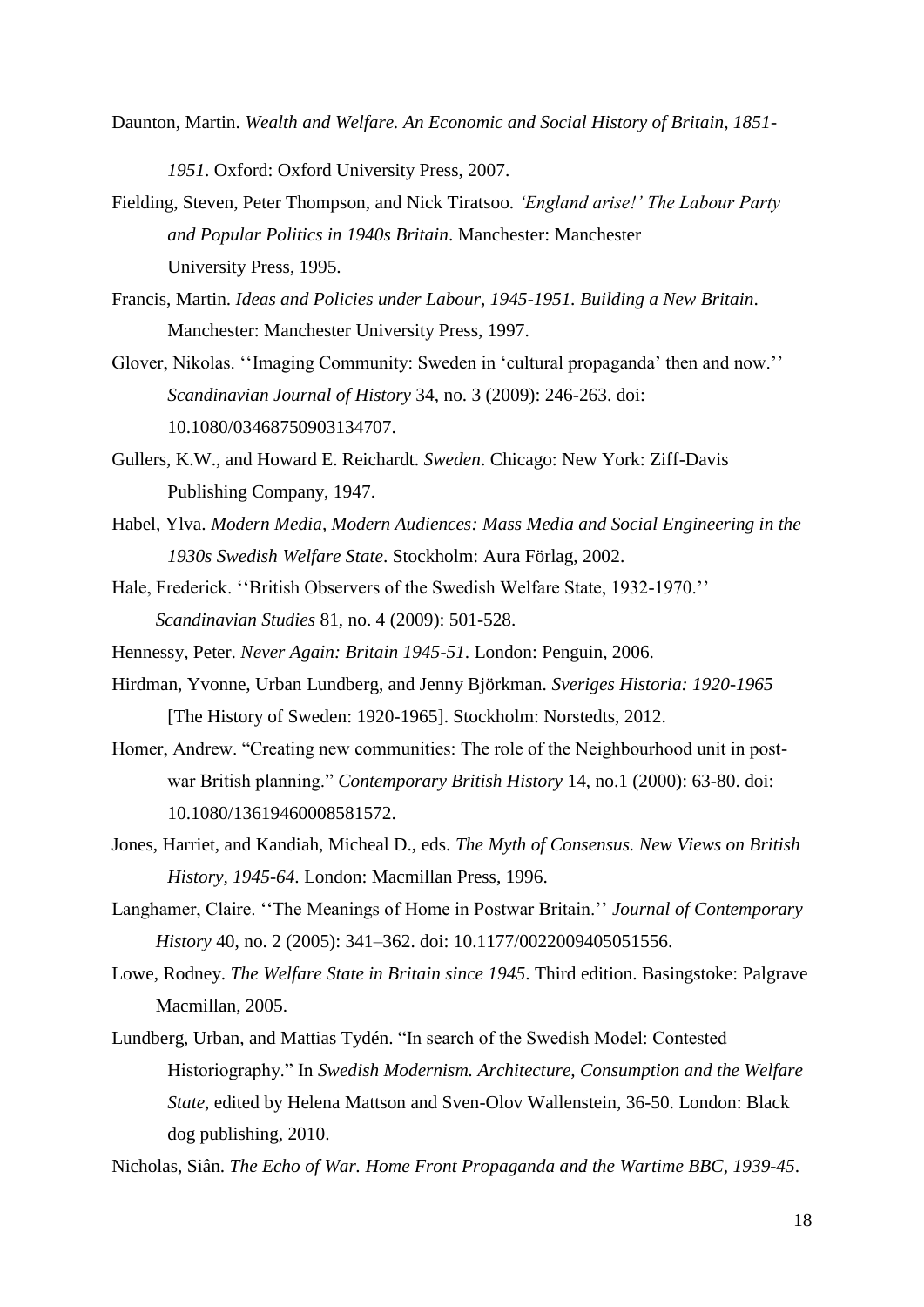Manchester: Manchester University Pres, 1996.

- Nordberg, Karin. *Folkhemmets röst: radion som folkbildare 1925-1950* [The Voice of the People's Home: Radio and Education 1925-1950]. Stockholm/Stehag: Brutus Östlings Bokförlag Symposion, 1998.
- Nordström, Ludvig. *Lort-Sverige* [Dirt-Sweden]. Stockholm: Kooperativa Förbundets Bokförlag, 1938.
- O. Rose, Sonya. W*hich People's War? National Identity and Citizenship in Britain 1939- 1945*. Oxford: Oxford University Press, 2003.
- Pred, Allan. *Recognising European Modernities. A Montage of the Present*. London: Routledge, 1995.
- Robach. Cilla. ''Design for Modern People.'' In *Utopia & Reality. Modernity in Sweden 1900-1960*, edited by Cecilia Widenheim, 186-202. New Haven and London: Yale University Press, 2002.
- Rudberg, Eva. "Building the Utopia of the everyday". In *Swedish Modernism. Architecture, Consumption and the Welfare State*, edited by Helena Mattson and Sven-Olov Wallenstein, 152-160. London: Black dog publishing, 2010.
- Skoog, Kristin. "Neither worker nor housewife but citizen: BBC's *Woman's Hour* 1946– 1955." *Women's History Review*, DOI: 10.1080/09612025.2016.1277837.
- *The Spectator* Archive. "Amabel Williams-Ellis [by] Gavin Stamp, 31 August, 1984, page 16". Accessed May 1, 2017. [http://archive.spectator.co.uk/article/1st-september-](http://archive.spectator.co.uk/article/1st-september-1984/17/amabel-williams-ellis)[1984/17/amabel-williams-ellis.](http://archive.spectator.co.uk/article/1st-september-1984/17/amabel-williams-ellis)
- Tistedt, Petter. *Visioner om Medborgliga publiker: Medier och Socialreformism pa 1930 talet* [Visions of Citizen Audiences: Media and Social Reform in the 1930s]. Höör: Brutus Östlings Bokförlag Symposion, 2013.
- Werner, Michael and Zimmermann, Bénédicte. "Beyond Comparison: Histoire Croisee and the challenge of reflexivity". *History and Theory* 45, no. 1 (2006): 30-50. doi:10.1111/j.1468-2303.2006.00347.x.
- Woodham, Jonathan. "Design and everyday life at the Britain can make it exhibition, 1946: ''stripes, spots, white wood and homespun versus chintzy armchairs and iron bedsteads with brass knobs''." *The Journal of Architecture* 9, no. 4 (2004): 463-476. doi: 10.1080/1360236042000320323.

## **Notes**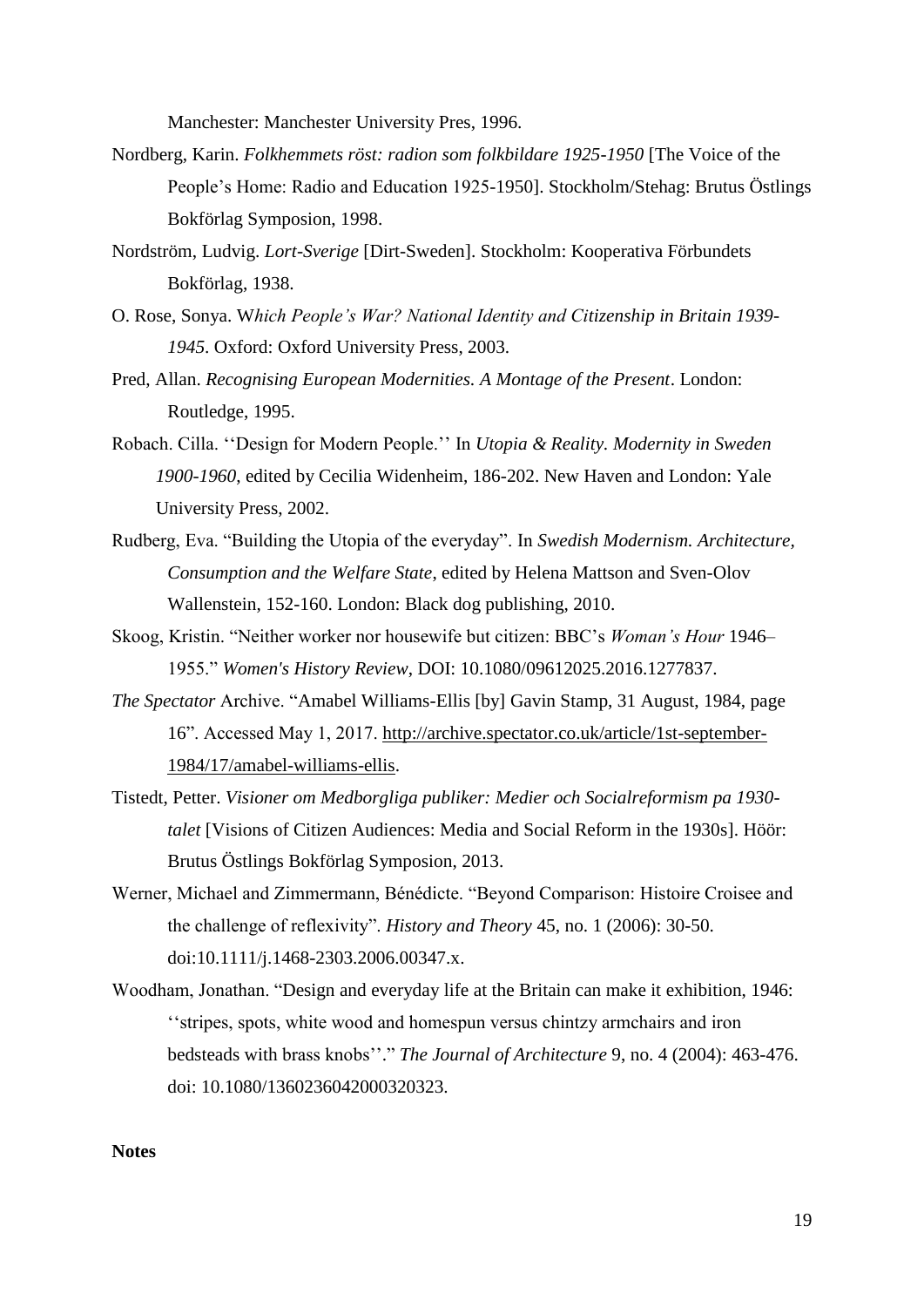<u>.</u>

O. Rose, *Which People's War?*, 25.

- <sup>10</sup> Betts and Crowley, "Notions of Home," 235.
- Hennessy, *Never Again*, 119-183.
- <sup>12</sup> Hale, "British Observers."
- <sup>13</sup> Glover, "Imaging Community."
- <sup>14</sup> Bauerkämper, "Europe as Social Practice."
- <sup>15</sup> Werner and Zimmermann, "Beyond Comparison".
- <sup>16</sup> Lundberg and Tydén, "In search of the Swedish Model," 36.
- Pred, *Recognising European Modernities*, 106.
- <sup>18</sup> Betts and Crowley, "Notions of Home," 228.
- Hennessy, *Never Again*, 121.
- Francis, *Ideas and Policies under Labour,* 229.
- <sup>21</sup> Cronqvist and Hilgert, "Entangled Media Histories."
- Ibid., 134-135.
- Ibid., 134.
- Betts and Crowley, ''Notions of Home,'' 215.
- See Tistedt, *Visioner om Medborgliga publiker* [Visions of Citizen Audiences]; Habel, *Modern Media, Modern Audiences*; and Nordberg, *Folkhemmets röst* [The Voice of the People's Home].
- Nordberg, *Folkhemmets rost* [The Voice of the People's Home], 369.
- See for example Lowe, *The Welfare State in Britain since 1945*.
- Curran in Bailey et al., "Roundtable", 250.
- <sup>29</sup> Glover, "Imaging Community," 249.
- Quoted Ibid,  $251$ .
- <sup>31</sup> Langhamer, "Meanings of Home," 342.
- <sup>32</sup> Betts and Crowley, "Notions of Home," 229.

 In Sweden, see interior and furniture designer, Lena Larsson in Hirdman, Lundberg and Björkman, *Sveriges Historia* [History of Sweden], 551-552.

 Russell, Gordon. "New Ideas in Furniture." Listener [London, England] 7 Mar. 1946: 299+. The Listener Historical Archive. Web. 10 July 2014.

<sup>35</sup> Conekin, "Here is the Modern," 236.

- Woodham, "Design and everyday life 474.
- Ibid.
- Ibid., 463.

 'Designed for Living' Light Programme 12 November 1946, *Radio Times*, Issue 1206 8 November 1946, available via:<http://genome.ch.bbc.co.uk/bb1b16ea6f38457e9c777ad8f38a73fb> [accessed 19 April 2017]. Russell, Gordon. "New Ideas in Furniture." Listener [London, England] 7 Mar. 1946: 299+. The Listener Historical Archive. Web. 10 July 2014.

Ibid.

BBC WAC: 'Window on Europe: Sweden', 8 November 1946.

Ibid.

 J Elias Svedberg, Svenskt biografiskt lexikon (art by Jakob Christensson), accessed 2018-04-10. [https://sok.riksarkivet.se/Sbl/Presentation.aspx?id=34825.](https://sok.riksarkivet.se/Sbl/Presentation.aspx?id=34825)

Ibid.

 Russell, Gordon. "New Ideas in Furniture." Listener [London, England] 7 Mar. 1946: 299+. The Listener Historical Archive. Web. 10 July 2014.

 My 1000-mile tour of Sweden by Marjorie Banks', 8 November 1946, *Radio Times*, Issue 1205: 1 November 1946.

Nicholas, *The Echo of War*, 228.

<sup>&</sup>lt;sup>3</sup> The report is officially titled Social Insurance and Allied Services, however, often called simply the

<sup>&#</sup>x27;Beveridge Report', after William Beveridge, who was commissioned by the government to report on the future of Britain's post-war social security and reconstruction.

See Addison, *Now the War is Over*; Hennessy, *Never Again*; and Jones and Kandiah, *The Myth of Consensus*.

Fielding, Thompson and Tiratsoo, *'England arise!'*, 36.

Nicholas, *The Echo of War*, 252.

Ibid., 253.

Ibid., 25.

Ibid.

Ibid.

Robach, ''Design for Modern People,'' 196.